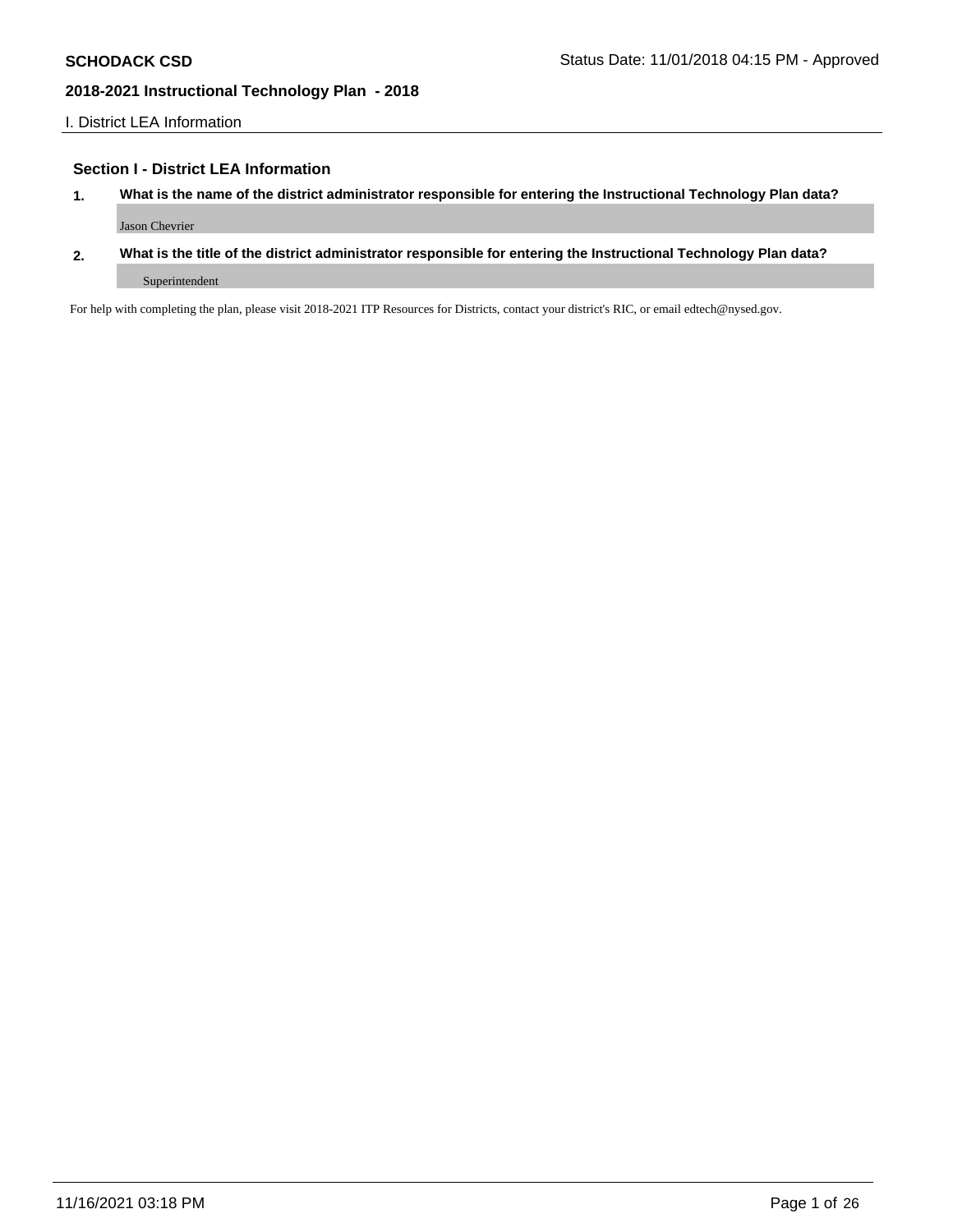## II. Strategic Technology Planning

# **Section II - Strategic Technology Planning**

#### **1. What is the overall district mission?**

IT IS THE MISSION OF THE SCHODACK CENTRAL SCHOOLS to develop our students to become "...active, reflective, creative learners. In our schools, they will engage in rewarding work and practice behaviors that are intelligent in both an academic and a practical sense. Students will develop the attitudes, skills, and understandings that will allow them to fulfill their potential and to function successfully in their individual and social roles."

#### **2. What is the vision statement that guides instructional technology use in the district?**

The Schodack Central School District offers a small nurturing setting that will expand the educational, cultural, and social opportunities for our children and adult citizens through the use of thought-provoking experiences, high-quality resources, and technology. The community will be engaged in the life of the schools and, in return, the schools will serve the community through the use of their facilities and resources. The quality of life will be enriched through access to adult education, college, and job-related educational opportunities, as well as social opportunities and supports. The whole community will proudly celebrate academic, cultural, competitive and social successes that stem from our schools. The resulting high quality of life will attract citizens who enjoy sharing their talents with neighbors and the school.

Students of Schodack Central will graduate with strong academic competencies from a challenging curriculum, and will have opportunities to earn credits from our educational partners. They will have learned to value societal and global diversity, communicate effectively, collaborate by working in teams, and demonstrate self-reliance and self-responsibility. They will develop lifelong learning skills grounded in their curiosity, creativity, and problem-solving skills. Their citizenship skills will be enhanced through community and peer to peer service and a commitment to civility. They will be prepared socially and ready to make healthy productive choices. Their exposure to technology and knowledge of how to use it will also prepare them for an ever-evolving future.

Schodack Central School District students will be nurtured and taught by passionate and caring teachers, staff, administrators, and board members all of whom serve as good role models, in a district that is exemplary, innovative, community involved, and a valued asset to our entire greater community.

#### **3. List three goals that will drive the attainment of the vision.**

|        | List Goals                                                                                                                                                                                                                                                                                                                                                                                                                                                                                                      |
|--------|-----------------------------------------------------------------------------------------------------------------------------------------------------------------------------------------------------------------------------------------------------------------------------------------------------------------------------------------------------------------------------------------------------------------------------------------------------------------------------------------------------------------|
| Goal 1 | Students will use technology as a tool in all aspects of the curriculum to build understandings in Grades K-<br>12. The use of technology will support critical thinking, collaboration, creativity, and communication. This will<br>be done by developing a broad, challenging and engaging curriculum that will provide students with<br>the knowledge and skills necessary to meet the challenges of the twenty-first century.                                                                               |
| Goal 2 | To continuously improve teachers' technological competencies, offer on-going professional development<br>and to provide opportunities for collaboration. This will enable teachers to utilize technology to<br>create student-centered environments that enhance teaching and learning and to continuously improve<br>ways in which technology can be utilized +to meet students' needs.                                                                                                                        |
| Goal 3 | Schodack's network infrastructure plays a crucial role in supporting it's learning environment. The<br>infrastructure is essential to supporting district servers, switches, Internet providers, software programs,<br>apps, desktops, iPads, Chromebooks, tablets, laptops as well as staff and student-owned devices. The<br>network must support present and future needs with increased reliability, improved network speed, and<br>enhancing security to support teaching and learning within our schools. |

#### **4. Do you want to list a fourth goal that will drive attainment of the vision?**

# **5. Do you want to list a fifth goal that will drive attainment of the vision?**

No

No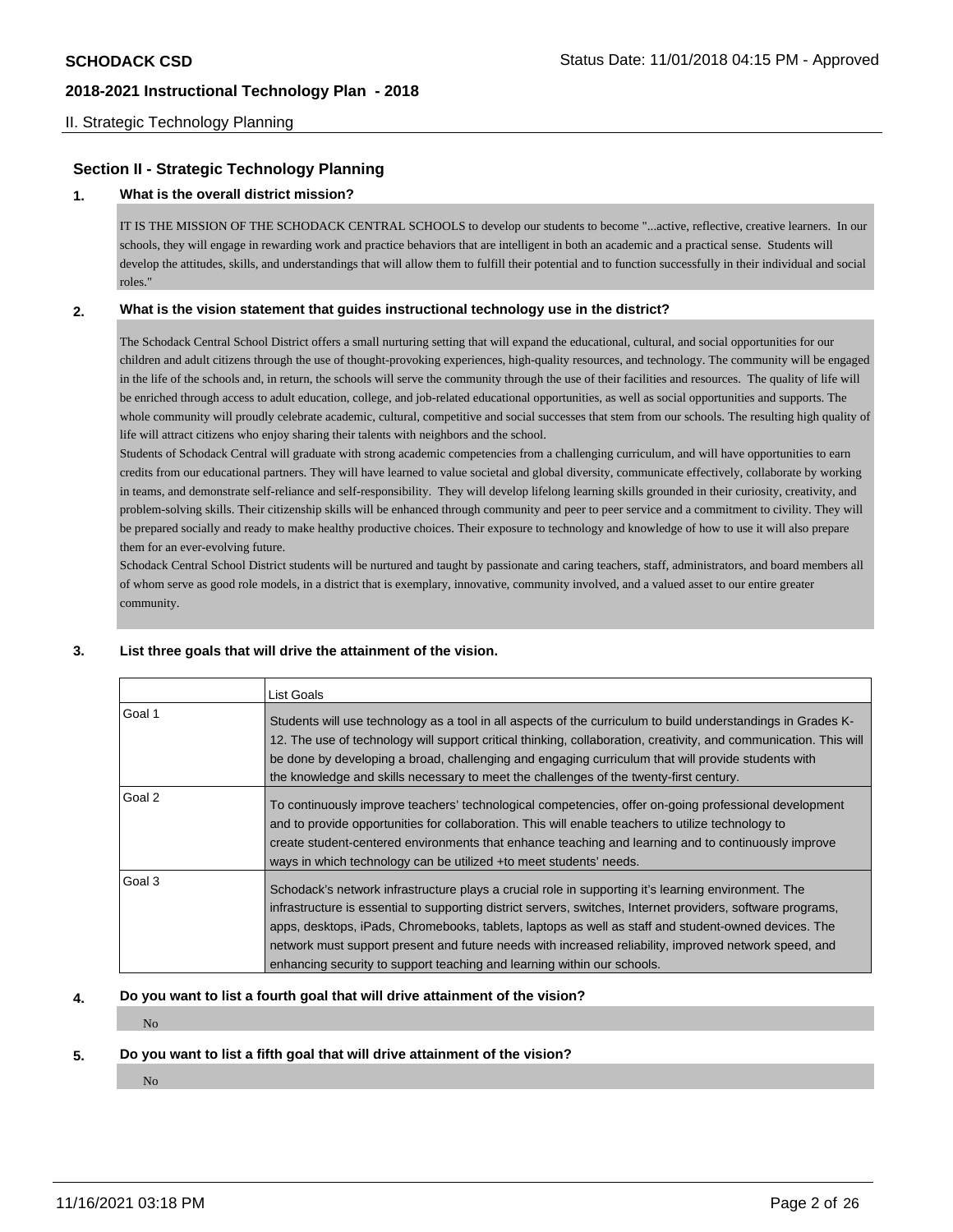#### II. Strategic Technology Planning

# **6. Summarize the planning process used to develop answers to the Instructional Technology Plan questions and/or your district comprehensive instructional technology plan. Please include the stakeholder groups participating and the outcomes of the instructional technology plan development meetings.**

The Schodack Technology Committee is comprised of faculty, staff, administration, members of the Board of Education, and members of the larger community when possible. Due to the team's membership, it is an ideal forum in which we will begin to take a look at the necessary planning and considerations regarding the implementation of technology in our schools. The work of this committee will need to be on-going, flexible, and prepared to change with the times in an effort to adjust the work to meet the needs of our faculty, staff, and students. Through our collaborative efforts we can make thoughtful recommendations for positive change to enhance teaching and learning in the Schodack Central School District. Technology has become part of our everyday lives. The students of today live in a world flooded with devices and technological advances. Over the last few years, the Schodack CSD has invested heavily in instructional technology and views technology as a seamless tool that better prepares students for the future with the potential to greatly enhance the educational experience.

Last year, the Schodack Central School District administered the TRAx Digital Learning Readiness Report to the various stakeholder groups to better understand the strengths and weaknesses of the District's technology initiative. TRAx Digital Learning has a two part focus: readiness and implementation. By collecting data from all relevant stakeholders (students, parents/families, teachers, school administrators, curriculum directors, elementary and secondary coordinators, IT coordinators, and ET coordinators, and Board of Education members), TRAx Digital Learning provides information on a school's digital learning readiness and its digital learning implementation.

Digital readiness is a measure of a school's capacity to implement digital learning successfully. TRAx Digital Learning assesses this capacity by determining a school's progress on establishing a vision for digital learning, and gathering evidence that the policies, procedures, and necessary capacity building (professional learning, the development of a digital learning culture, infrastructure, budgets) are in place for successful implementation.

Digital implementation is a measure of the deployment of digital learning in classrooms directly with students. TRAx Digital Learning measures a school's level of implementation by assessing their ability to move planning into actions that are supported, targeted towards learning goals, and achieving the vision for digital learning that has been articulated.

TRAx Digital learning provides a calculation of *readiness and implementation* progress across five areas including:

- 1. Curriculum, Instruction, and Assessment
- 2. Use of Time
- 3. Technology, Networks, and Hardware
- 4. Data and Privacy
- 5. Community Partnerships

TRAx Digital learning provides a calculation of *readiness* progress across three additional areas including:

- 1. Professional Learning
- 2. Budget and Resources
- 3. Innovative Leadership

Calculations result in specific ratings to help schools understand their readiness and their level of implementation. With TRAx Digital Learning, data collection is automated with interactive consolidated reports (with PDF exporting options) provided through a secure digital dashboard. This allows schools to collect data efficiently and have immediate access to the information they need to make decisions.

The Schodack Central School District presented the results of the TRAx data provided through the TRAx Digital Readiness Report to the District's Technology Committee for review and feedback. This committee made decisions to focus on certain areas for improvement based on the results of the survey. This has been the most comprehensive review done to explore our implementation and readiness of technology.

In addition to the TRAx Digital Readiness Survey, the District's Technology Committee used the 2016 ISTE Standards as a guide to look at professional practice and as a guide for how technology should be used within the classroom. Using the 2016 ISTE Standardards a framework, the district developed a scope and sequence of skills that shared with the faculty to help them better understand what should be taught at each grade level and how these skills should progress throughout each year of a student's educational experience. This allows teachers to be better informed and allows them to be more intentional when planning how to integrate technology into their teaching and learning.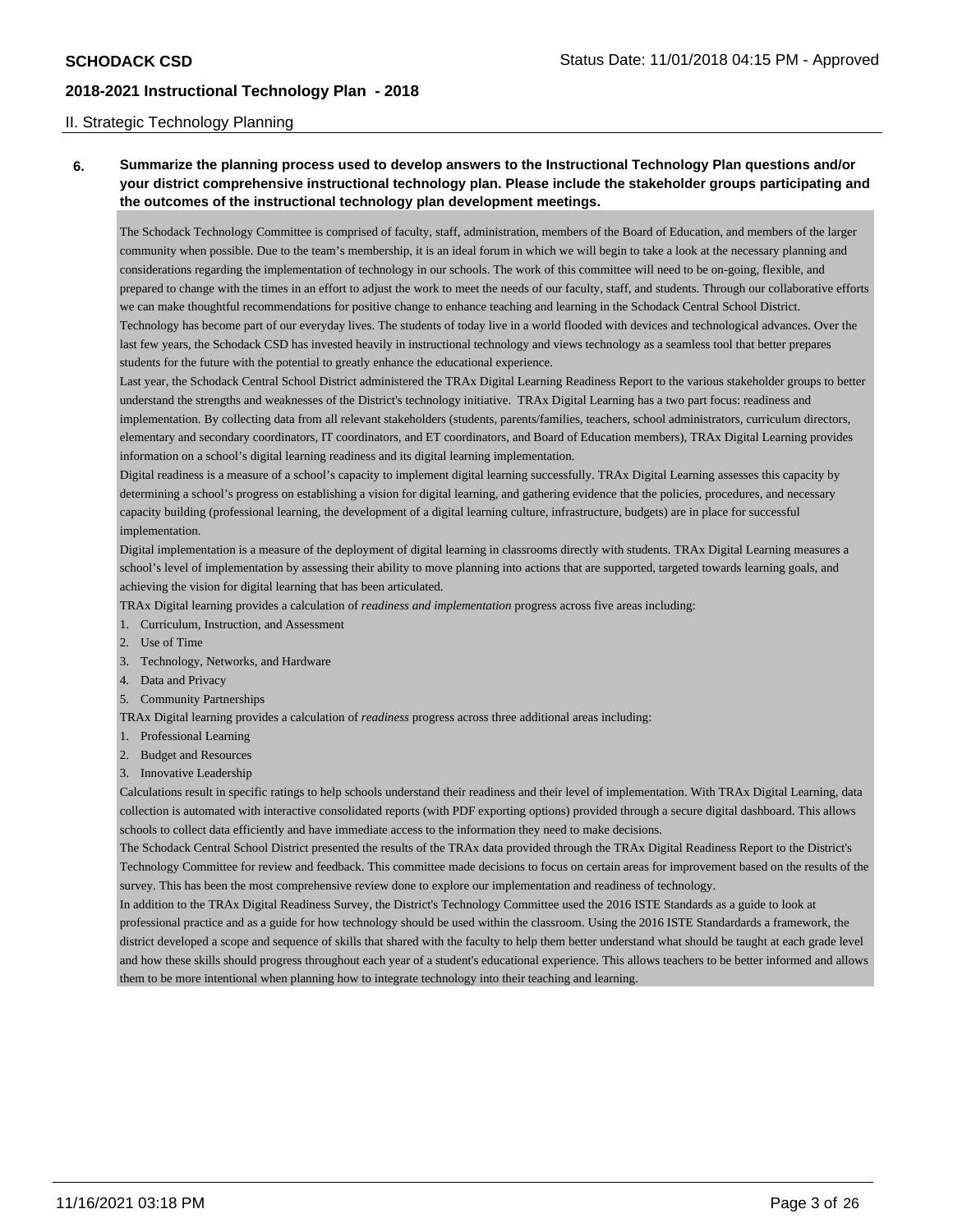#### II. Strategic Technology Planning

## **7. Please describe the professional development plan for building the capacity of educators and administrators in the attainment of the instructional technology vision.**

The New York State's Professional Development Standards require professional development that promotes technological literacy and facilitates the effective use of all appropriate technology. Teachers, Support Staff, and Administration of the Schodack Central School District will continuously improve their professional practice, model lifelong learning, and exhibit leadership in their school and professional community by promoting and demonstrating the effective use of digital tools and resources.The plan for professional growth in this area is as follows: 2018-2019

- Utilize the TRAx Disgital Readiness Survey to understand strengths and areas needing growth across the entire learning community and to more accurately budget to support technology growth.
- Provide opportunities for teachers to expand their understanding of using technology as a collaborative tool that enhances 21st century teaching and learning and reinforces that students are part of a global learning community.
- Schedule professional development opportunities for administrators, teachers, and staff to enhance the District's 1:1 environment by learning how to effectively manage digital tools and devices to leverage change in the learning environment.
- Enhance use of distance learning equipment and video conferencing to expand educational opportunities for faculty, staff, and students.
- Continue to help faculty and staff leverage the data provided through the use of computer-based testing to enhance teaching and learning.
- Provide opportunities for faculty to learn from one another by sharing best practices and demonstrating how they utilize technology to improve teaching and learning.
- Adopt the changes from ISTE: Teacher Technology Standards Copyright © 2016, ISTE (International Society for Technology in Education) to begin the process of integrating a scope and sequence of benchmark skills for all grades K-12.

#### 2019-2020

- Participate in local and global learning communities to explore creative applications of technology to improve student learning. This will be accomplished through technology webinars, blended online learning communities both within the district and collaboratively with other school districts, and through hands-on presentations from outside educational trainers during PD days as well as supported in-service opportunities.
- Exhibit leadership by demonstrating a vision of technology infusion, participating in shared decision making and community building, and developing the leadership and technology skills of others. District employees who have excelled in the use of technology will be tapped to share with others within the district through the District's PD Leader Program. Time will be made available during scheduled PD conference days, after school,and evening events for parents and interested community members.
- Evaluate and reflect on current research and professional practice to make effective use of existing and emerging digital tools and resources in support of student learning. The Professional Development Committee will generate surveys and provide feedback to administration and the Board of Education so that during the budget process, accurate and accountable PD can be financially supported.
- Survey faculty, staff, students, and parents involved in the 1:1 initiative so that the data may be used to plan, design, and coordinate training sessions that ensure the sustainability of this initiative.
- Continue to enhance the use of distance learning equipment and video conferencing to expand educational opportunities for faculty, staff, and students.

#### 2020-2021

- Continue to expand participation in local and global learning communities to explore creative applications of technology to improve student learning. This will be accomplished through technology webinars, blended online learning communities both within the district and collaboratively with other school districts, and through hands-on presentations from outside educational trainers during PD days as well as supported in-service opportunities.
- Faculty and students will collaborate with peers, experts, and others to contribute to a content-related knowledge base by using technology to compile, synthesize, produce, and disseminate information, models and their creative works.
- Time will be allocated to allow faculty the opportunity to work together to utilize technology to enhance opportunities for planning cross-curricular, project-based experiences that are connected to real world experiences.
- Provide faculty time to review the District's scope and sequence of benchmark skills for technology to update and ensure alignment.
- Continue to enhance the use of distance learning equipment and video conferencing to expand educational opportunities for faculty, staff, and students.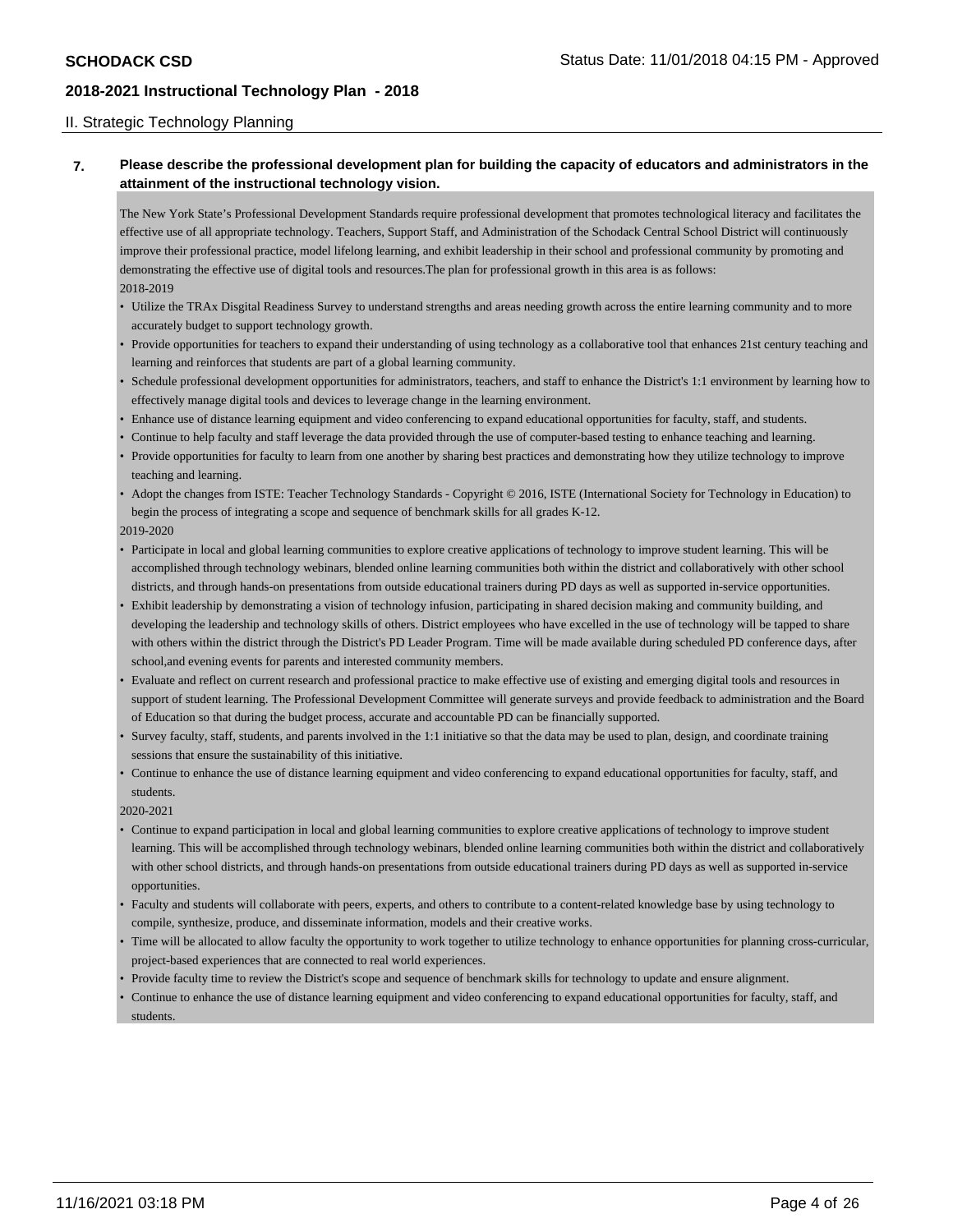#### II. Strategic Technology Planning

# **8. How will the instructional technology goals be measured and evaluated during and after implementation? Be sure to include any tools or metrics that are part of this evaluation process.**

Measuring and evaluating our instructional technology goals is an important part of our process. We will do this through the following:

- Re-administer the Digital Readiness survey to compare progress against expected goals.
- Administer District created surveys to monitor and evaluate the use of technology at each level.
- Through curriculum review, determine levels of implementation of standards and scope and sequence.
- Monitor feedback from Instructional technology coach to better understand the needs of faculty and students.
- Monitor metrics from My Learning Plan to review the opportunities for professional learning in the area of technology
- The instructional technology plan will be reviewed by the Professional Development Committee to review progress toward the identified professional development goals.
- Explore and review the possibility of micro-credentialing to monitor professional growth.
- Review progress through classroom observations.
- Monitor and review curriculum maps to fill any found gaps in technology integration.
- Monitor network performance using network analysis tools.
- Monitor system and network uptime using vendor provided tools.
- Perform network traffic analysis through bandwidth reporting with coordination of the NERIC.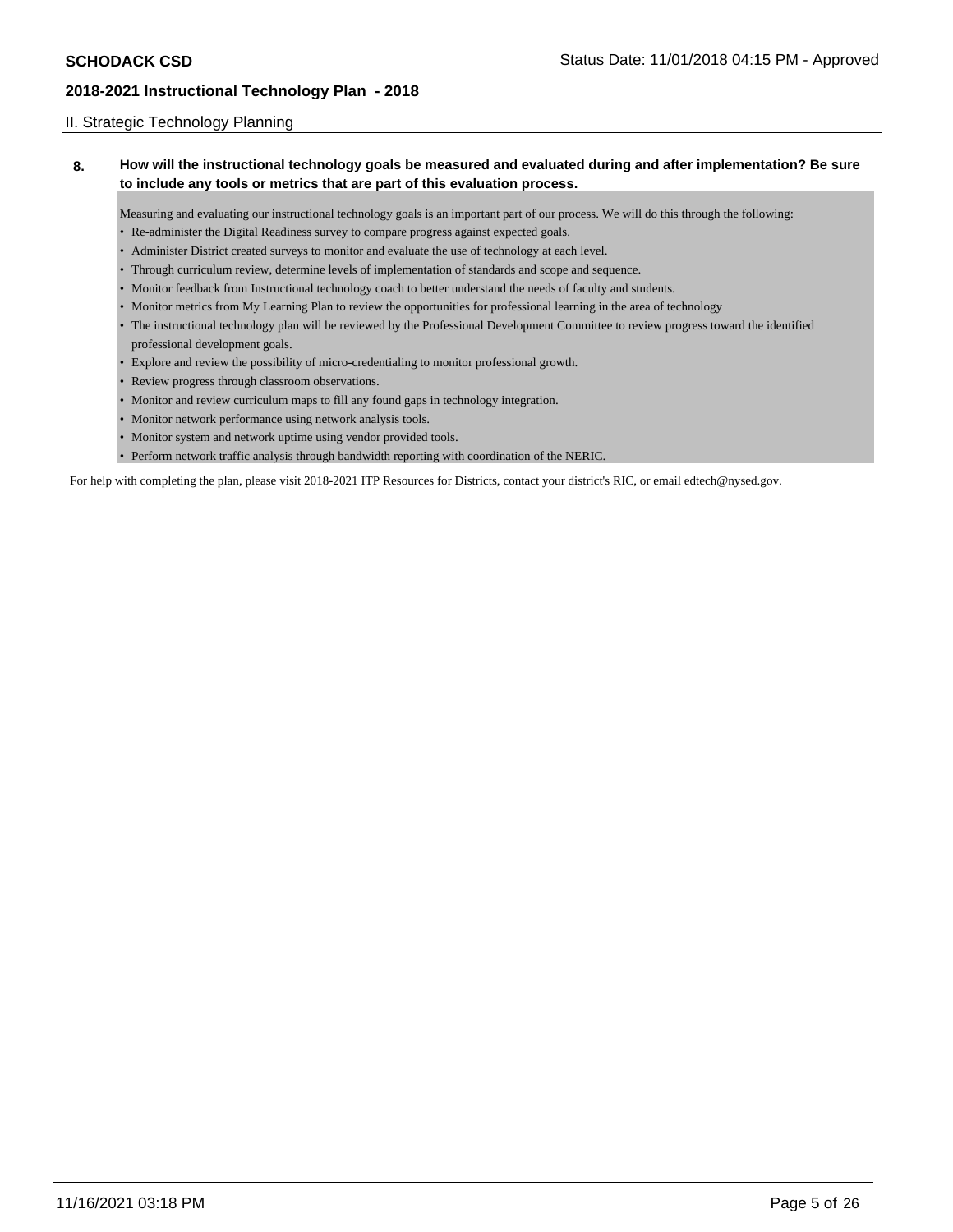#### III. Action Plan - Goal 1

## **Section III - Action Plan**

**Overview**: This section requires specific action steps that will be taken in order to achieve each of the goals presented in Section II of the plan. Each goal will have its own page in the plan. For this page, copy Goal #1, which you listed in Section II, Question 3, and respond to all questions below.

# **1. Goal #1**

Students will use technology as a tool in all aspects of the curriculum to build understandings in Grades K-12. The use of technology will support critical thinking, collaboration, creativity, and communication. This will be done by developing a broad, challenging and engaging curriculum that will provide students with the knowledge and skills necessary to meet the challenges of the twenty-first century.

#### **2. Select the NYSED goal that best aligns with this district goal.**

2. Provide technology-enhanced, culturally- and linguistically-responsive learning environments to support improved teaching and learning

#### **3. Target Student Population(s). Check all that apply.**

| $\boxtimes$ All students          | $\Box$ Migrant students                                    |
|-----------------------------------|------------------------------------------------------------|
| $\Box$ Pre-K-2                    | $\Box$ Homeless students                                   |
| $\Box$ Grades 3-5/6               | $\Box$ Economically disadvantaged students                 |
| $\Box$ Middle School              | $\Box$ Students between the ages of 18-21                  |
| $\Box$ High School                | $\Box$ Students who are targeted for dropout prevention or |
| $\Box$ Students with Disabilities | credit recovery programs                                   |
| $\Box$ ELL/MLLs                   | $\Box$ Other (please identify in Question 3a, below)       |

#### **4. List the action steps that correspond to Goal #1 from your answer to Question 1, above.**

|               | Action    | Action Step - Description                | Responsi | If you     | Anticipat   | Anticipat           | Anticipat |
|---------------|-----------|------------------------------------------|----------|------------|-------------|---------------------|-----------|
|               | Step -    |                                          | ble      | selected   | ed month ed |                     | ed        |
|               | Select    |                                          | Stakehol | 'Other' R  | l of        | year of             | cost      |
|               | one       |                                          | der.     | esponsibl  |             | completio completio |           |
|               | category. |                                          | Select   | е          | n           | n                   |           |
|               |           |                                          | one.     | Stakehol   |             |                     |           |
|               |           |                                          |          | der in the |             |                     |           |
|               |           |                                          |          | column     |             |                     |           |
|               |           |                                          |          | to the     |             |                     |           |
|               |           |                                          |          | left,      |             |                     |           |
|               |           |                                          |          | please     |             |                     |           |
|               |           |                                          |          | identify   |             |                     |           |
|               |           |                                          |          | here.      |             |                     |           |
|               |           |                                          |          | Otherwis   |             |                     |           |
|               |           |                                          |          | e, please  |             |                     |           |
|               |           |                                          |          | write      |             |                     |           |
|               |           |                                          |          | "N/A."     |             |                     |           |
| Action Step 1 | Curri     | Plan for enhanced technology integration | Assi     | N/A        | Jun         | 202                 | 30,000    |
|               | culu      | into the curriculum writing process.     | stan     |            | e           | $\mathbf{1}$        |           |
|               | m         |                                          | t        |            | (06)        |                     |           |
|               |           |                                          | Sup      |            |             |                     |           |
|               |           |                                          | erint    |            |             |                     |           |
|               |           |                                          | end      |            |             |                     |           |
|               |           |                                          | ent      |            |             |                     |           |
| Action Step 2 | Purc      | Purchase devices necessary to improve    | Assi     | N/A        | Jun         | 202                 | 269,260   |
|               | hasi      | the teaching and learning experience     | stan     |            | e           | $\mathbf{1}$        |           |
|               | ng        | within the classroom and throughout the  | t        |            | (06)        |                     |           |
|               |           | school (Chromebooks, interactive panels, | Sup      |            |             |                     |           |
|               |           | displays, soundbars, and other           | erint    |            |             |                     |           |
|               |           | classroom technologies).                 | end      |            |             |                     |           |
|               |           |                                          |          |            |             |                     |           |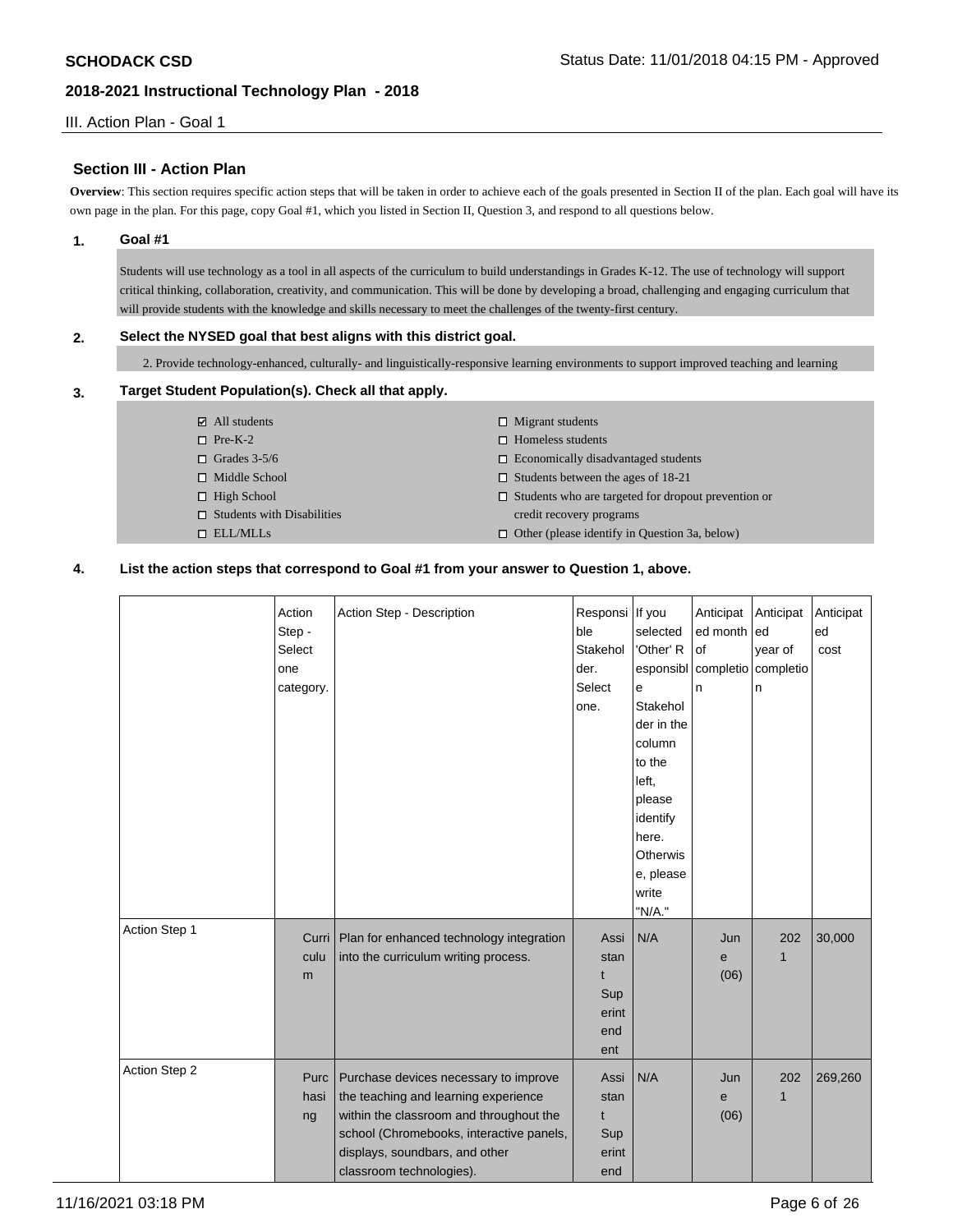III. Action Plan - Goal 1

|               | Action<br>Step -<br>Select<br>one<br>category. | Action Step - Description                                                                                                                                                                                                                                                  | Responsi   If you<br>ble<br>Stakehol<br>der.<br>Select<br>one. | selected<br>'Other' R<br>e<br>Stakehol<br>der in the<br>column<br>to the<br>left,<br>please<br>identify<br>here. | Anticipat<br>ed month led<br>lof<br>n | Anticipat<br>year of<br>esponsibl   completio   completio<br>n | Anticipat<br>ed<br>cost |
|---------------|------------------------------------------------|----------------------------------------------------------------------------------------------------------------------------------------------------------------------------------------------------------------------------------------------------------------------------|----------------------------------------------------------------|------------------------------------------------------------------------------------------------------------------|---------------------------------------|----------------------------------------------------------------|-------------------------|
|               |                                                |                                                                                                                                                                                                                                                                            |                                                                | <b>Otherwis</b><br>e, please<br>write<br>"N/A."                                                                  |                                       |                                                                |                         |
|               |                                                |                                                                                                                                                                                                                                                                            |                                                                |                                                                                                                  |                                       |                                                                |                         |
|               |                                                |                                                                                                                                                                                                                                                                            | ent                                                            |                                                                                                                  |                                       |                                                                |                         |
| Action Step 3 | <b>Res</b><br>earc<br>h                        | Explore, research, and identify the latest<br>hardware, software, and instructional<br>strategies and technologies that have the<br>ability to enhance teaching and<br>learning, provide students with the<br>meaningful experiences, and improve<br>academic achievement. | Assi<br>stan<br>t<br>Sup<br>erint<br>end<br>ent                | N/A                                                                                                              | Jun<br>e<br>(06)                      | 202<br>1                                                       | 15,000                  |
| Action Step 4 | Curri<br>culu<br>m                             | Extend and implement opportunities for<br>students and parents to better<br>understand digital citizenship and<br>the ethical use of technology.                                                                                                                           | Buil<br>ding<br>Prin<br>cipal                                  | N/A                                                                                                              | Jun<br>e<br>(06)                      | 201<br>9                                                       | 2,500                   |

# **5. This question is optional.**

**If more action steps are needed, continue to list the action steps that correspond to Goal #1 from your answer to Question 1, above.**

|               | Action<br>Step -<br>Select<br>one<br>category. | Action Step - Description | Responsi   If you<br>ble<br>Stakehol<br>der.<br>Select<br>one. | selected<br>'Other' R<br>esponsibl<br>e<br>Stakehol<br>der in the<br>column<br>to the<br>left,<br>please<br>identify<br>here. | Anticipat<br>ed month ed<br>l of<br>completio completio<br>۱n | Anticipat<br>year of<br>In | Anticipat<br>ed<br>cost |
|---------------|------------------------------------------------|---------------------------|----------------------------------------------------------------|-------------------------------------------------------------------------------------------------------------------------------|---------------------------------------------------------------|----------------------------|-------------------------|
| Action Step 5 | (No<br><b>Res</b><br>pon<br>se)                | (No Response)             | (No<br><b>Res</b><br>pon<br>se)                                | (No<br>Respons<br>e)                                                                                                          | (No<br><b>Res</b><br>pon<br>se)                               | (No<br>Res<br>pon<br>se)   | (No<br>Respons<br>e)    |
| Action Step 6 | (No                                            | (No Response)             | (No                                                            | (No                                                                                                                           | (No                                                           | (No                        | (No                     |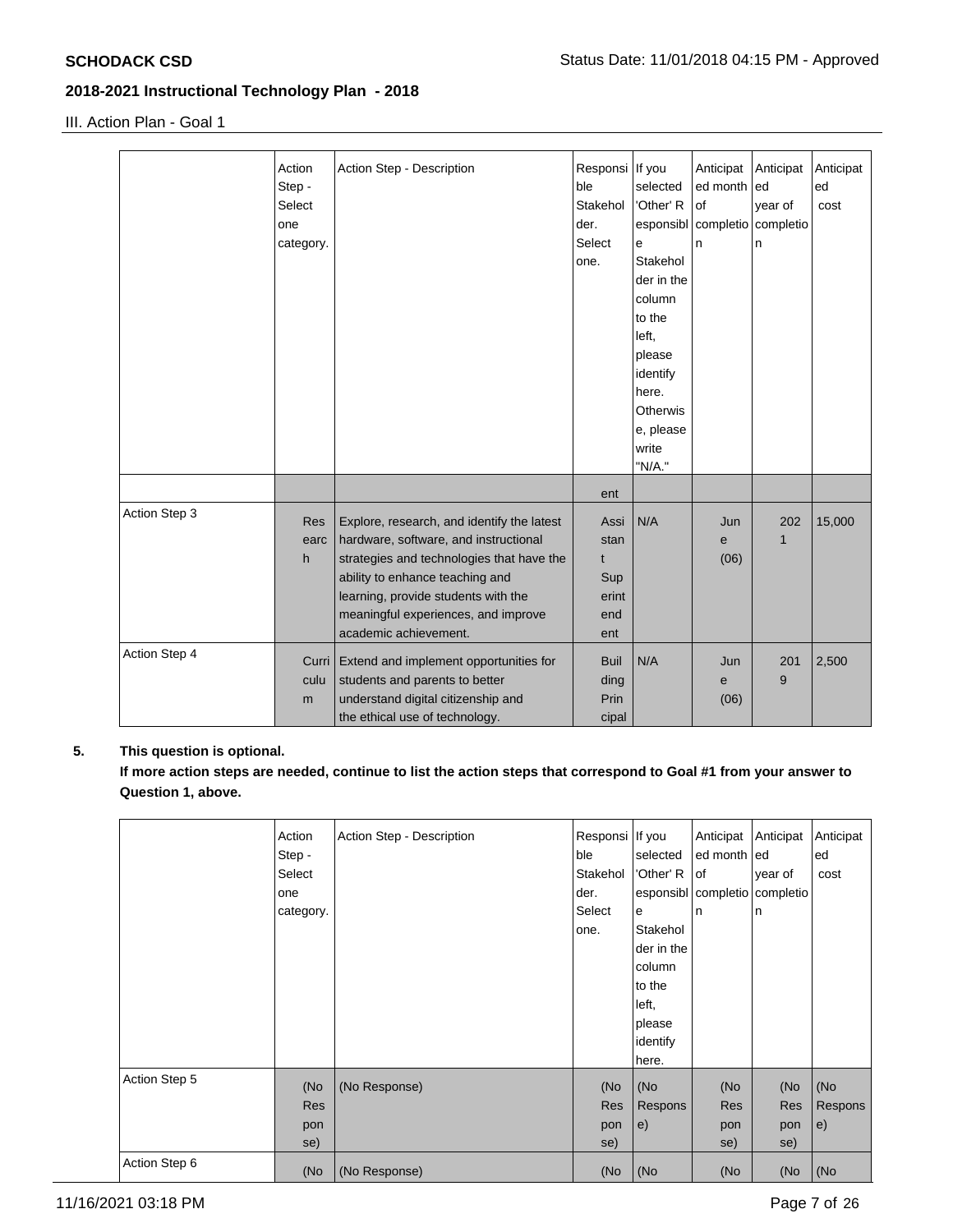III. Action Plan - Goal 1

|               | Action<br>Step -<br>Select<br>one<br>category. | Action Step - Description | Responsi   If you<br>ble<br>Stakehol<br>der.<br>Select<br>one. | selected<br>'Other' R<br>е<br>Stakehol                                 | Anticipat<br>ed month ed<br>of<br>esponsibl   completio   completio<br>n | Anticipat<br>year of<br>n       | Anticipat<br>ed<br>cost |
|---------------|------------------------------------------------|---------------------------|----------------------------------------------------------------|------------------------------------------------------------------------|--------------------------------------------------------------------------|---------------------------------|-------------------------|
|               |                                                |                           |                                                                | der in the<br>column<br>to the<br>left,<br>please<br>identify<br>here. |                                                                          |                                 |                         |
|               | <b>Res</b>                                     |                           | <b>Res</b>                                                     | Respons                                                                | <b>Res</b>                                                               | <b>Res</b>                      | Respons                 |
|               | pon<br>se)                                     |                           | pon<br>se)                                                     | e)                                                                     | pon<br>se)                                                               | pon<br>se)                      | e)                      |
| Action Step 7 | (No<br><b>Res</b><br>pon<br>se)                | (No Response)             | (No<br><b>Res</b><br>pon<br>se)                                | (No<br>Respons<br>e)                                                   | (No<br><b>Res</b><br>pon<br>se)                                          | (No<br><b>Res</b><br>pon<br>se) | (No<br>Respons<br>e)    |
| Action Step 8 | (No<br><b>Res</b><br>pon<br>se)                | (No Response)             | (No<br><b>Res</b><br>pon<br>se)                                | (No<br>Respons<br>e)                                                   | (No<br><b>Res</b><br>pon<br>se)                                          | (No<br><b>Res</b><br>pon<br>se) | (No<br>Respons<br>e)    |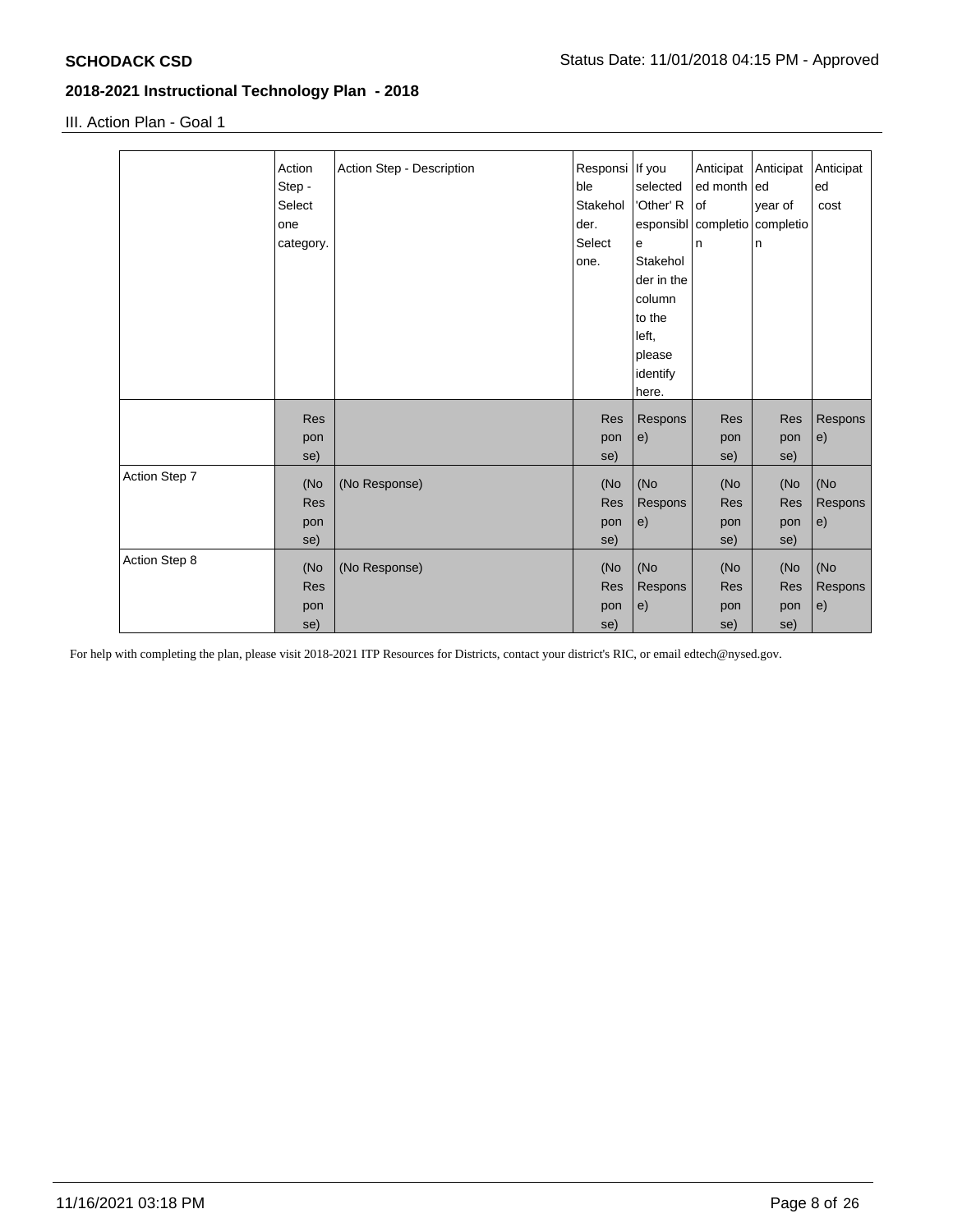III. Action Plan - Goal 2

# **Section III - Action Plan**

Copy Goal #2, which you listed in Section II, Question 3,and respond to all questions below.

#### **1. Goal #2**

To continuously improve teachers' technological competencies, offer on-going professional development and to provide opportunities for collaboration. This will enable teachers to utilize technology to create student-centered environments that enhance teaching and learning and to continuously improve ways in which technology can be utilized to meet students' needs.

#### **2. Select the NYSED goal that best aligns with this district goal.**

5. Provide access to relevant and rigorous professional development to ensure educators and leaders are proficient in the integration of learning technologies

## **3. Target Student Population(s)**

All students  $\Box$  Pre-K-2  $\Box$  Grades 3-5/6 □ Middle School  $\Box$  High School  $\square$  Students with Disabilities ELL/MLLs  $\square$  Migrant students  $\Box$  Homeless students  $\square$  Economically disadvantaged students  $\square$  Students between the ages of 18-21  $\square$  Students who are targeted for dropout prevention or credit recovery programs  $\Box$  Other (please identify in Question 3a, below)

#### **4. List the action steps that correspond to Goal #2 from your answer to Question 1, above.**

|               | Action    | Action Step - Description                   | Responsi | If you     | Anticipat | Anticipat    | Anticipat |
|---------------|-----------|---------------------------------------------|----------|------------|-----------|--------------|-----------|
|               | Step -    |                                             | ble      | selected   | ed month  | led          | ed        |
|               | Select    |                                             | Stakehol | 'Other' R  | of        | year of      | cost      |
|               | one       |                                             | der.     | esponsibl  | completio | completio    |           |
|               | category. |                                             | Select   | е          | n         | n            |           |
|               |           |                                             | one.     | Stakehol   |           |              |           |
|               |           |                                             |          | der in the |           |              |           |
|               |           |                                             |          | column     |           |              |           |
|               |           |                                             |          | to the     |           |              |           |
|               |           |                                             |          | left,      |           |              |           |
|               |           |                                             |          | please     |           |              |           |
|               |           |                                             |          | identify   |           |              |           |
|               |           |                                             |          | here.      |           |              |           |
|               |           |                                             |          | Otherwis   |           |              |           |
|               |           |                                             |          | e, please  |           |              |           |
|               |           |                                             |          | write      |           |              |           |
|               |           |                                             |          | "N/A."     |           |              |           |
| Action Step 1 | Plan      | Develop a plan to help teachers better      | Assi     | N/A        | Jun       | 201          | 2,500     |
|               | ning      | understand the ISTE 2016 Standards for      | stan     |            | e         | 9            |           |
|               |           | Students, the NYS Standards, the            | t        |            | (06)      |              |           |
|               |           | district's scope and sequence of skills for | Sup      |            |           |              |           |
|               |           | technology, and to ensure continuous        | erint    |            |           |              |           |
|               |           | opportunities for professional growth for   | end      |            |           |              |           |
|               |           | all teachers regarding the use of           | ent      |            |           |              |           |
|               |           | instructional technology.                   |          |            |           |              |           |
| Action Step 2 | Prof      | Identify, plan, and provide professional    | Assi     | N/A        | Jun       | 202          | 30,000    |
|               | essi      | development for educators by leveraging     | stan     |            | e         | $\mathbf{0}$ |           |
|               | onal      | programs offered through BOCES,             | t        |            | (06)      |              |           |
|               | Dev       | outside vendors, and teacher leaders        | Sup      |            |           |              |           |
|               | elop      | with a focus on strategies to enhance       | erint    |            |           |              |           |
|               |           |                                             |          |            |           |              |           |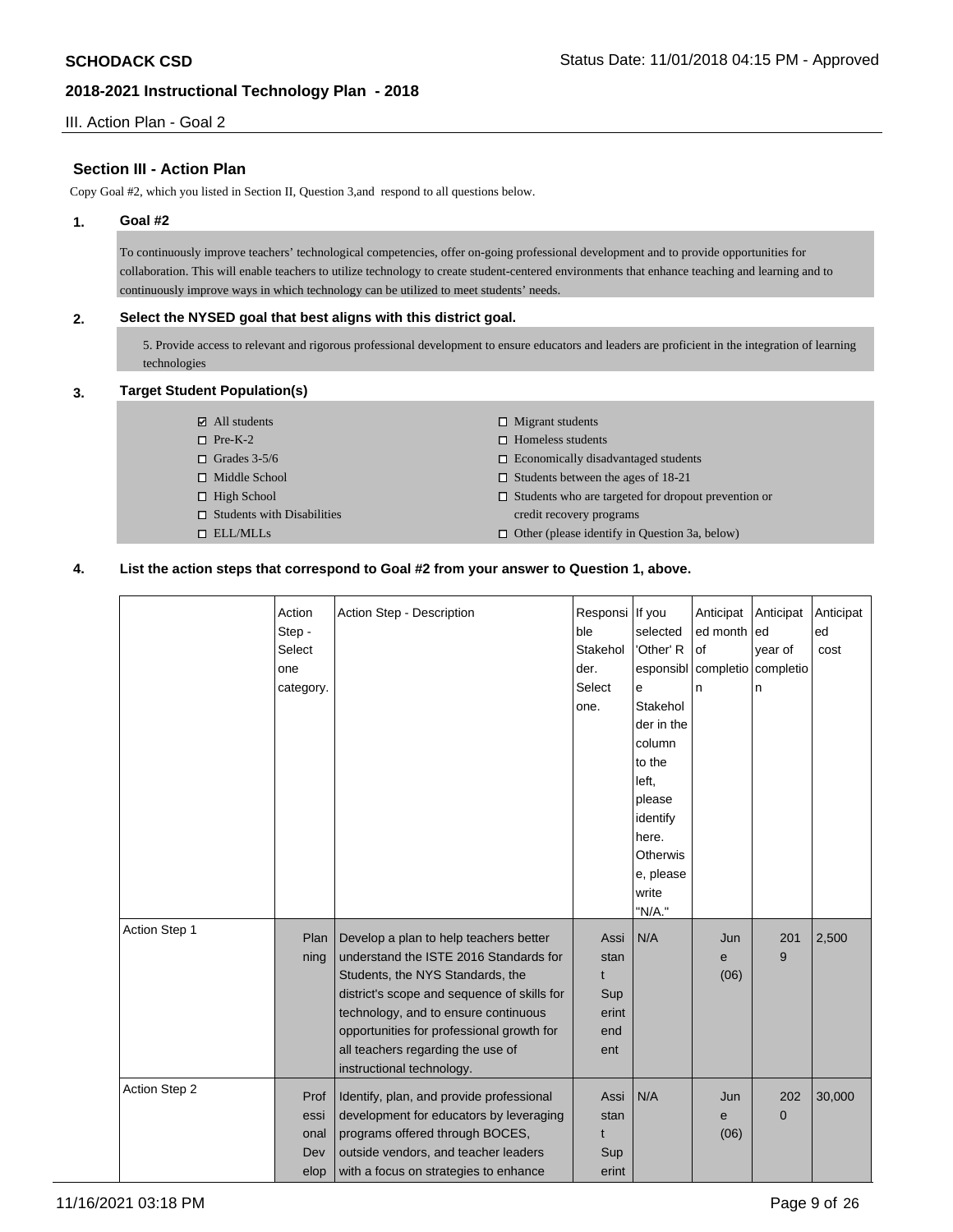III. Action Plan - Goal 2

|               | Action<br>Step -<br>Select<br>one<br>category. | Action Step - Description                                                                                                                                                                                                                                                                                                            | Responsi   If you<br>ble<br>Stakehol<br>der.<br>Select<br>one. | selected<br>'Other' R<br>e<br>Stakehol<br>der in the<br>column<br>to the<br>left,<br>please<br>identify<br>here.<br><b>Otherwis</b><br>e, please<br>write<br>"N/A." | Anticipat<br>ed month<br>of<br>esponsibl completio completio<br>n | Anticipat<br>led<br>year of<br>n | Anticipat<br>ed<br>cost |
|---------------|------------------------------------------------|--------------------------------------------------------------------------------------------------------------------------------------------------------------------------------------------------------------------------------------------------------------------------------------------------------------------------------------|----------------------------------------------------------------|---------------------------------------------------------------------------------------------------------------------------------------------------------------------|-------------------------------------------------------------------|----------------------------------|-------------------------|
|               | men<br>t                                       | learning through the use of technology.                                                                                                                                                                                                                                                                                              | end<br>ent                                                     |                                                                                                                                                                     |                                                                   |                                  |                         |
| Action Step 3 | <b>Bud</b><br>geti<br>ng                       | The District will budget for the<br>professional development software,<br>summer curriculum projects,<br>replacement/enhancement of classroom<br>technology, and the District's<br>Professional Development Leader<br>Program to appropriately plan<br>for upgrades to technology and to focus<br>on continuous professional growth. | <b>Busi</b><br>ness<br><b>Offic</b><br>ial                     | N/A                                                                                                                                                                 | Jun<br>e<br>(06)                                                  | 202<br>$\mathbf{1}$              | 321,720                 |
| Action Step 4 | Eval<br>uati<br>on                             | Utilize feedback provided by all<br>stakeholders to identify strengths,<br>weaknesses, and the effectiveness of<br>technology integration in order to assist<br>with future planning and evaluation.                                                                                                                                 | Assi<br>stan<br>t<br>Sup<br>erint<br>end<br>ent                | N/A                                                                                                                                                                 | Jun<br>e<br>(06)                                                  | 202<br>$\mathbf{1}$              | 20,000                  |

**5. This question is optional.**

**If more action steps are needed, continue to list the action steps that correspond to Goal #2 from your answer to Question 1, above.**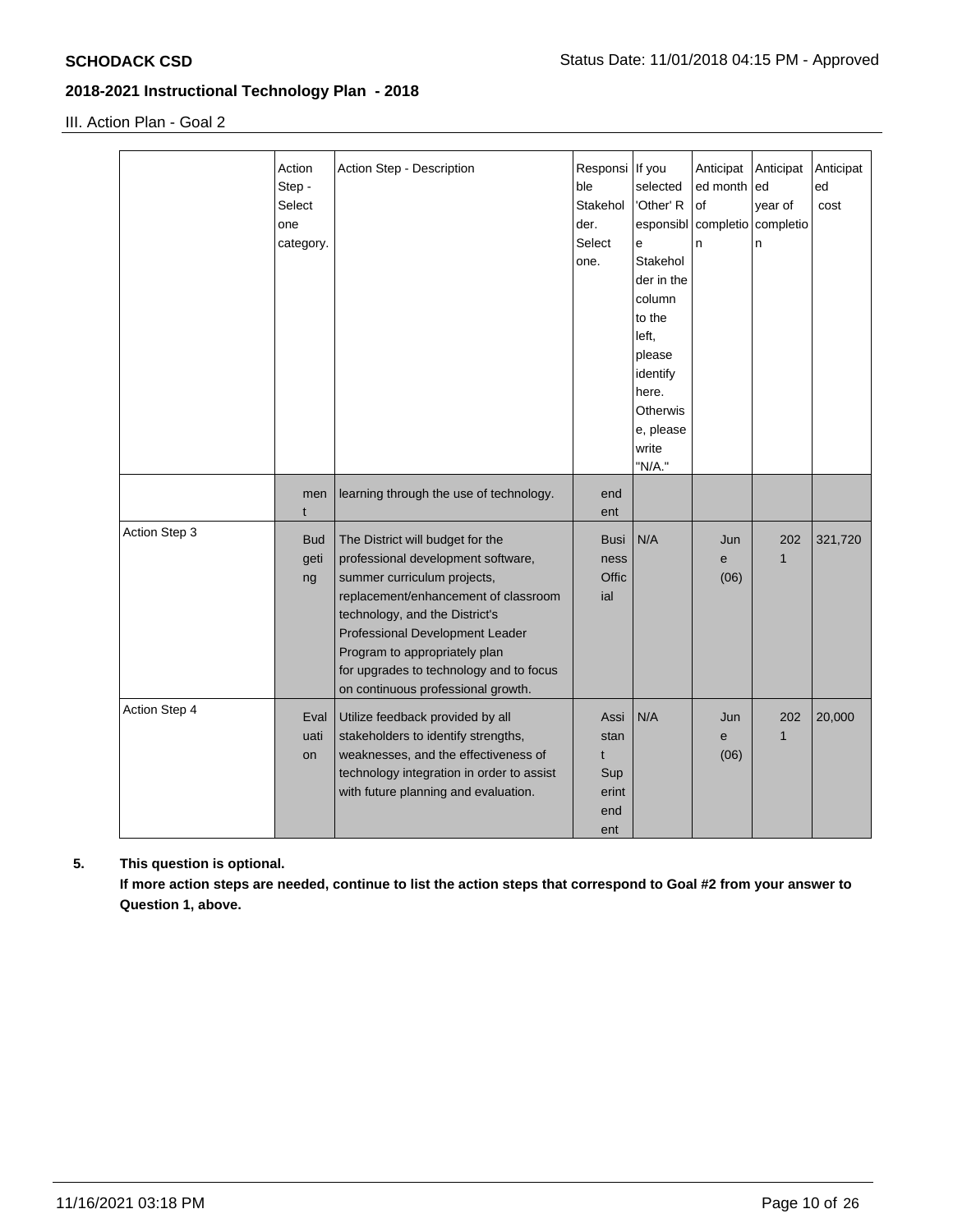III. Action Plan - Goal 2

|               | Action     | Action Step - Description | Responsi If you |            | Anticipat    | Anticipat           | Anticipat |
|---------------|------------|---------------------------|-----------------|------------|--------------|---------------------|-----------|
|               | Step -     |                           | ble             | chose      | ed month led |                     | ed        |
|               | Select     |                           | Stakehol        | "Other"    | of           | year of             | cost      |
|               | one        |                           | der.            | Responsi   |              | completio completio |           |
|               | category.  |                           | Select on ble   |            | n            | n                   |           |
|               |            |                           | e.              | Stakehol   |              |                     |           |
|               |            |                           |                 | der in the |              |                     |           |
|               |            |                           |                 | column     |              |                     |           |
|               |            |                           |                 | to the     |              |                     |           |
|               |            |                           |                 | left.      |              |                     |           |
|               |            |                           |                 | please     |              |                     |           |
|               |            |                           |                 | identify   |              |                     |           |
|               |            |                           |                 | here.      |              |                     |           |
| Action Step 5 |            |                           |                 |            |              |                     | (No       |
|               | (No        | (No Response)             | (No             | (No        | (No          | (No                 |           |
|               | <b>Res</b> |                           | <b>Res</b>      | Respons    | Res          | <b>Res</b>          | Respons   |
|               | pon        |                           | pon             | e)         | pon          | pon                 | e)        |
|               | se)        |                           | se)             |            | se)          | se)                 |           |
| Action Step 6 | (No        | (No Response)             | (No             | (No        | (No          | (No                 | (No       |
|               | <b>Res</b> |                           | <b>Res</b>      | Respons    | <b>Res</b>   | <b>Res</b>          | Respons   |
|               | pon        |                           | pon             | e)         | pon          | pon                 | e)        |
|               | se)        |                           | se)             |            | se)          | se)                 |           |
| Action Step 7 |            |                           |                 |            |              |                     |           |
|               | (No        | (No Response)             | (No             | (No        | (No          | (No                 | (No       |
|               | Res        |                           | Res             | Respons    | Res          | Res                 | Respons   |
|               | pon        |                           | pon             | e)         | pon          | pon                 | e)        |
|               | se)        |                           | se)             |            | se)          | se)                 |           |
| Action Step 8 | (No        | (No Response)             | (No             | (No        | (No          | (No                 | (No       |
|               | <b>Res</b> |                           | <b>Res</b>      | Respons    | <b>Res</b>   | <b>Res</b>          | Respons   |
|               | pon        |                           | pon             | e)         | pon          | pon                 | e)        |
|               | se)        |                           | se)             |            | se)          | se)                 |           |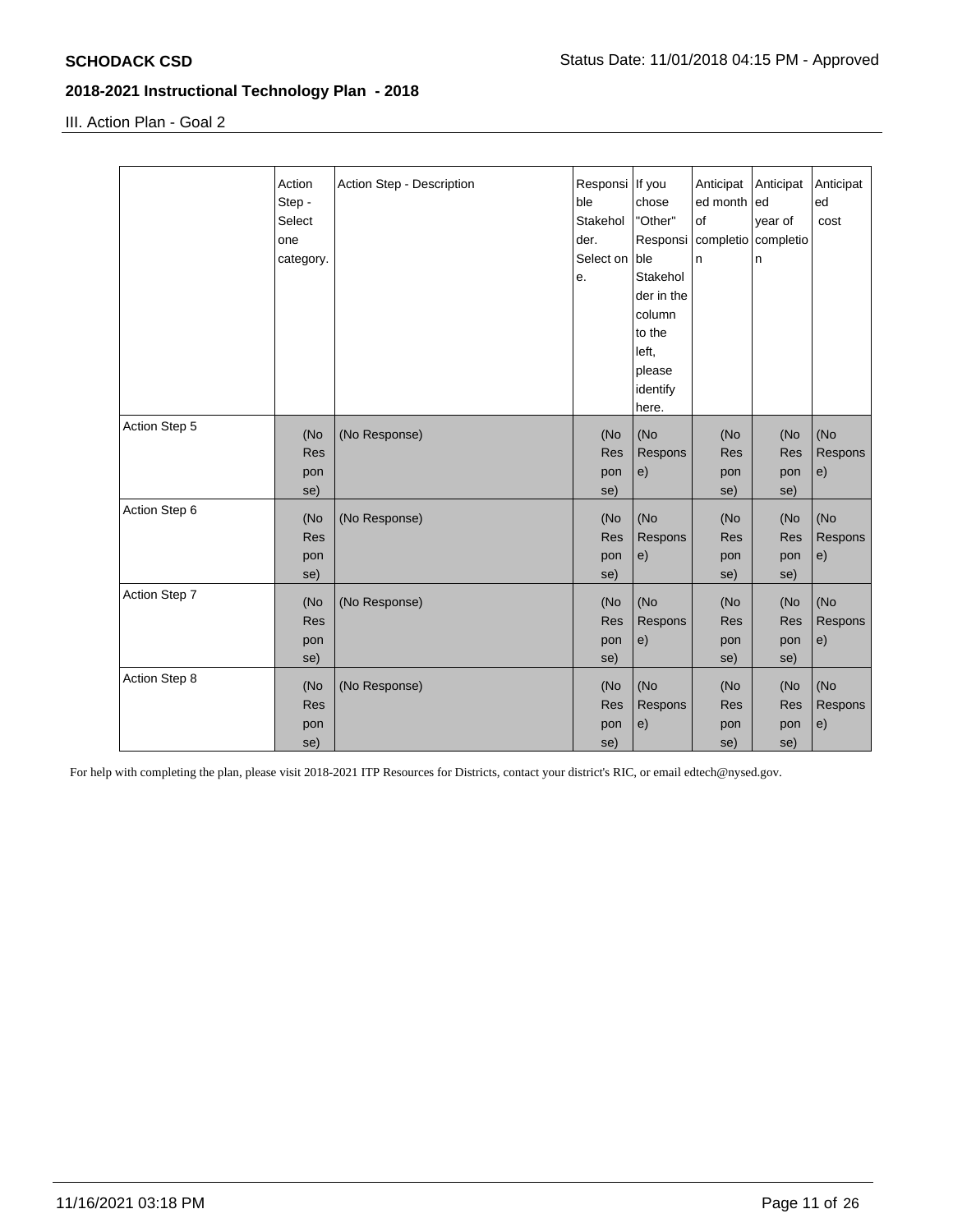III. Action Plan - Goal 3

# **Section III - Action Plan**

Copy Goal # 3, which you listed in Section II, Question 3, and respond to all questions below.

#### **1. Goal #3**

Schodack's network infrastructure plays a crucial role in supporting it's learning environment. The infrastructure is essential to supporting district servers, switches, Internet providers, software programs, apps, desktops, iPads, Chromebooks, tablets, laptops as well as staff and student-owned devices. The network must support present and future needs with increased reliability, improved network speed, and enhancing security to support teaching and learning within our schools.

#### **2. Select the NYSED goal that best aligns with this district goal.**

4. Design, implement, and sustain a robust, secure network to ensure sufficient, reliable high-speed connectivity for learners, educators, and leaders

## **3. Target Student Population(s)**

| $\blacktriangleright$ All students |
|------------------------------------|
| $\Box$ Pre-K-2                     |

- $\Box$  Grades 3-5/6
- □ Middle School
- $\Box$  High School
- $\square$  Students with Disabilities
- ELL/MLLs
- $\Box$  Migrant students
- $\Box$  Homeless students
- $\Box$  Economically disadvantaged students
- $\square$  Students between the ages of 18-21
- $\square$  Students who are targeted for dropout prevention or credit recovery programs
- $\Box$  Other (please identify in Question 3a, below)

#### **4. List the action steps that correspond to Goal #3 from your answer to Question 1, above.**

|               | Action    | Action Step - Description                 | Responsi If you |                 | Anticipat | Anticipat    | Anticipat |
|---------------|-----------|-------------------------------------------|-----------------|-----------------|-----------|--------------|-----------|
|               |           |                                           | ble             |                 |           |              |           |
|               | Step -    |                                           |                 | selected        | ed month  | led          | ed        |
|               | Select    |                                           | Stakehol        | 'Other' R       | of        | year of      | Cost      |
|               | one       |                                           | der.            | esponsibl       | completio | completio    |           |
|               | category. |                                           | Select          | e               | 'n        | n            |           |
|               |           |                                           | one.            | Stakehol        |           |              |           |
|               |           |                                           |                 | der in the      |           |              |           |
|               |           |                                           |                 | column          |           |              |           |
|               |           |                                           |                 | to the          |           |              |           |
|               |           |                                           |                 | left,           |           |              |           |
|               |           |                                           |                 | please          |           |              |           |
|               |           |                                           |                 | identify        |           |              |           |
|               |           |                                           |                 | here.           |           |              |           |
|               |           |                                           |                 | <b>Otherwis</b> |           |              |           |
|               |           |                                           |                 | e, please       |           |              |           |
|               |           |                                           |                 | write           |           |              |           |
|               |           |                                           |                 | "N/A."          |           |              |           |
| Action Step 1 |           |                                           |                 | N/A             |           |              | 0.00      |
|               | Eval      | Evaluate vendors and operating systems    | <b>Dire</b>     |                 | Jun       | 202          |           |
|               | uati      | for cost, features, implementation speed, | ctor            |                 | e         | $\mathbf{0}$ |           |
|               | on        | and compatibility with any proposed new   | of              |                 | (06)      |              |           |
|               |           | systems as well as existing legacy        | <b>Tec</b>      |                 |           |              |           |
|               |           | systems. Choose final vendors and         | hnol            |                 |           |              |           |
|               |           | systems.                                  | ogy             |                 |           |              |           |
| Action Step 2 | Plan      | Planning for configuration, installation, | <b>Dire</b>     | N/A             | Jun       | 202          | 0.00      |
|               | ning      | and compatibility testing.                | ctor            |                 | e         | $\mathbf{1}$ |           |
|               |           |                                           | of              |                 | (06)      |              |           |
|               |           |                                           | <b>Tec</b>      |                 |           |              |           |
|               |           |                                           | hnol            |                 |           |              |           |
|               |           |                                           | ogy             |                 |           |              |           |
|               |           |                                           |                 |                 |           |              |           |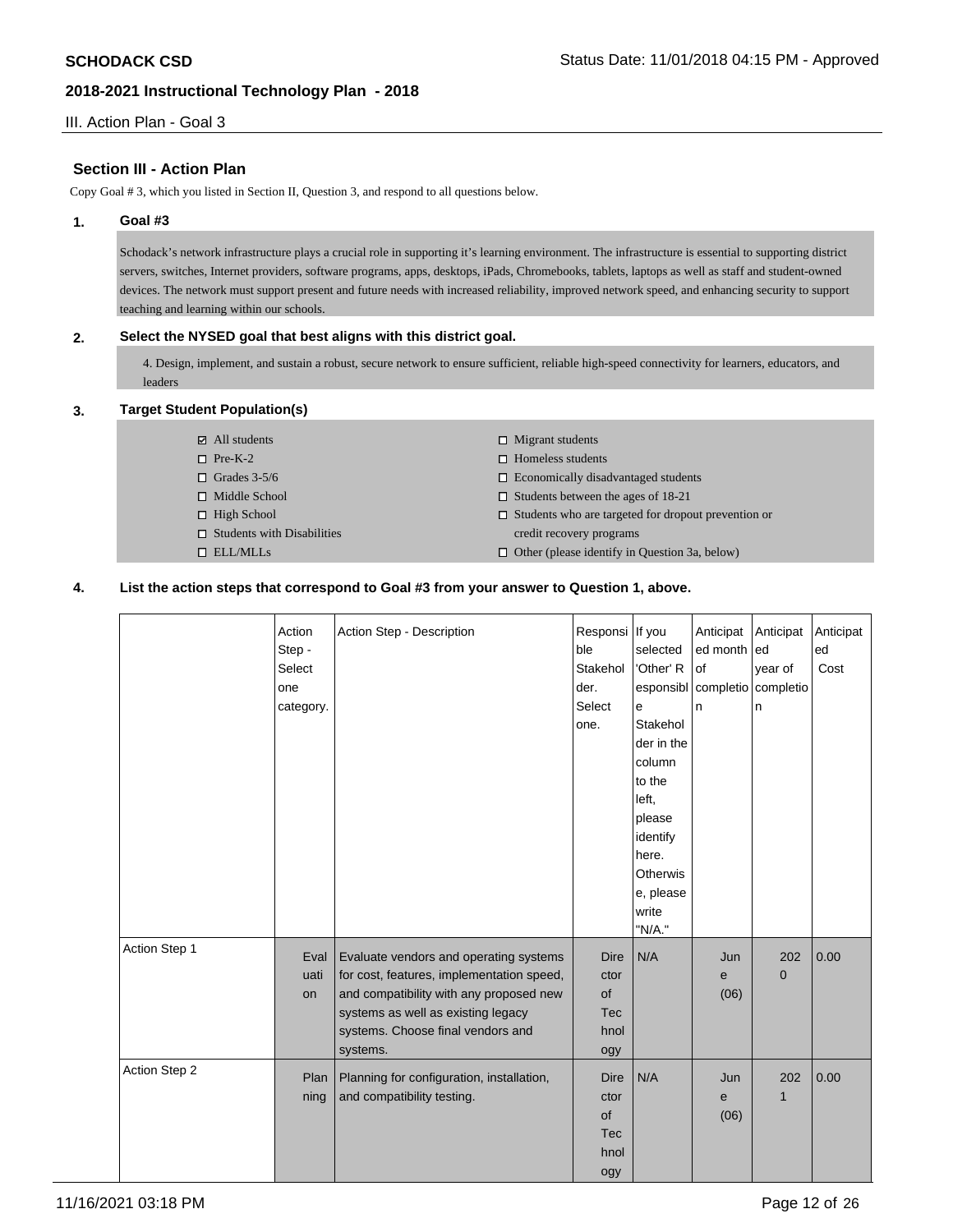III. Action Plan - Goal 3

|               | Action<br>Step -<br>Select<br>one<br>category. | Action Step - Description                                                                                                                    | Responsi   If you<br>ble<br>Stakehol<br>der.<br>Select<br>one. | selected<br>'Other' R<br>e<br>Stakehol<br>der in the<br>column<br>to the<br>left,<br>please<br>identify<br>here.<br><b>Otherwis</b><br>e, please<br>write<br>"N/A." | Anticipat<br>ed month led<br>lof<br>esponsibl completio completio<br>In | Anticipat<br>year of<br>n | Anticipat<br>ed<br>Cost |
|---------------|------------------------------------------------|----------------------------------------------------------------------------------------------------------------------------------------------|----------------------------------------------------------------|---------------------------------------------------------------------------------------------------------------------------------------------------------------------|-------------------------------------------------------------------------|---------------------------|-------------------------|
| Action Step 3 | <b>Bud</b><br>geti<br>ng                       | Establish a replacement cycle for servers<br>and switches and plan the budget<br>accordingly.                                                | <b>Dire</b><br>ctor<br>of<br><b>Tec</b><br>hnol<br>ogy         | N/A                                                                                                                                                                 | Jun<br>e<br>(06)                                                        | 202<br>$\mathbf{0}$       | 0.00                    |
| Action Step 4 | Infra<br>stru<br>ctur<br>$\mathbf e$           | Monitor network traffic and use analytics<br>to isolate potential issues and use these<br>data to inform the specifications for<br>upgrades. | <b>Dire</b><br>ctor<br>of<br><b>Tec</b><br>hnol<br>ogy         | N/A                                                                                                                                                                 | Jun<br>e<br>(06)                                                        | 202<br>1                  | 5,000                   |

# **5. This question is optional.**

**If more action steps are needed, continue to list the action steps that correspond to Goal #3 from your answer to Question 1, above.**

|               | Action<br>Step -<br>Select<br>one<br>category. | Action Step - Description                                                                                                                                                                                                    | Responsi If you<br>ble<br>Stakehol<br>der.<br>Select<br>one. | selected<br>'Other' R<br>e<br>Stakehol<br>der in the<br>column<br>to the<br>left,<br>please<br>identify<br>here. | Anticipat<br>ed month led<br>l of<br>esponsibl completio completio<br>ln. | Anticipat<br>year of<br>In. | Anticipat<br>ed<br>Cost |
|---------------|------------------------------------------------|------------------------------------------------------------------------------------------------------------------------------------------------------------------------------------------------------------------------------|--------------------------------------------------------------|------------------------------------------------------------------------------------------------------------------|---------------------------------------------------------------------------|-----------------------------|-------------------------|
| Action Step 5 | Purc<br>hasi<br>ng                             | Smart Bond Investment Plan monies in<br>addition to District budget monies have<br>been designated toward the following<br>projects:<br>• Cabling of all buildings in the district<br>that are currently in need of wireless | Busi<br>ness<br>Offic<br>ial                                 | N/A                                                                                                              | Jun<br>e<br>(06)                                                          | 202<br>0                    | 394,800                 |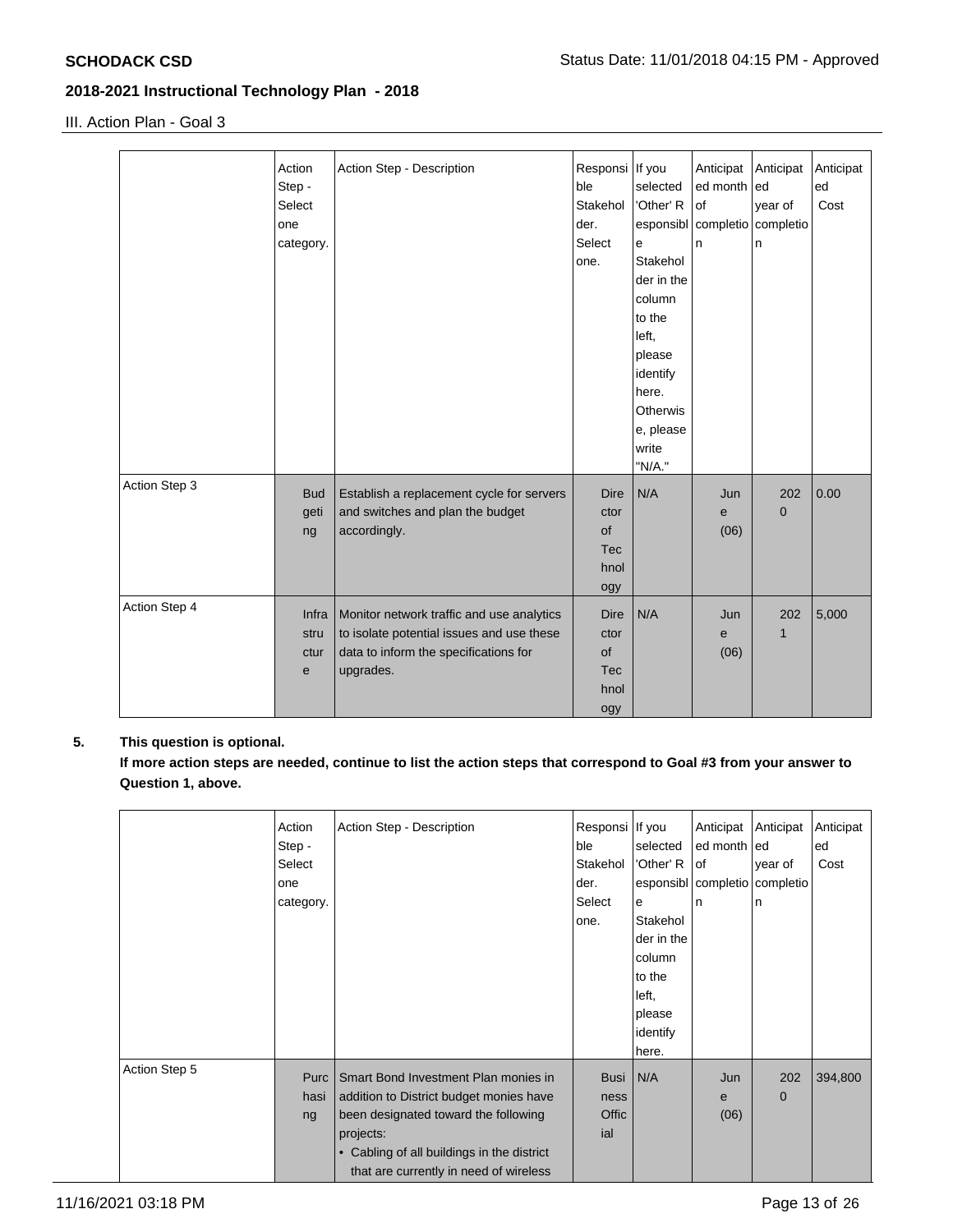III. Action Plan - Goal 3

|               | Action<br>Step -<br>Select<br>one<br>category. | Action Step - Description                                                                                                                                                                                                                                                                                                                                                                                                              | Responsi If you<br>ble<br>Stakehol<br>der.<br>Select<br>one. | selected<br>'Other' R<br>е<br>Stakehol<br>der in the<br>column<br>to the<br>left,<br>please<br>identify<br>here. | Anticipat<br>ed month<br>of<br>n | Anticipat<br>ed<br>year of<br>esponsibl completio completio<br>n | Anticipat<br>ed<br>Cost |
|---------------|------------------------------------------------|----------------------------------------------------------------------------------------------------------------------------------------------------------------------------------------------------------------------------------------------------------------------------------------------------------------------------------------------------------------------------------------------------------------------------------------|--------------------------------------------------------------|------------------------------------------------------------------------------------------------------------------|----------------------------------|------------------------------------------------------------------|-------------------------|
|               |                                                | technology<br>• Adding new WiFi Access Points in all<br>buildings currently without this<br>technology.<br>• Replace existing switches and routers<br>with upgraded equipment.<br>• Replacing current main NOC servers<br>with new equipment<br>• Upgrade WiFi controllers, switches and<br>access points throughout the District<br>• The overall redesigning our network for<br>more reliable and efficient fail-over<br>capability. |                                                              |                                                                                                                  |                                  |                                                                  |                         |
| Action Step 6 | Impl<br>eme<br>ntati<br>on                     | Test and install new systems with<br>minimal downtime and provide any<br>necessary training and/or instruction to<br>all end users. Document all new systems<br>and update backup/disaster recovery<br>procedures as necessary.                                                                                                                                                                                                        | Dire<br>ctor<br>of<br>Tec<br>hnol<br>ogy                     | N/A                                                                                                              | Jun<br>e<br>(06)                 | 202<br>1                                                         | 10,000                  |
| Action Step 7 | (No<br><b>Res</b><br>pon<br>se)                | (No Response)                                                                                                                                                                                                                                                                                                                                                                                                                          | (No<br><b>Res</b><br>pon<br>se)                              | (No<br>Respons<br>e)                                                                                             | (No<br><b>Res</b><br>pon<br>se)  | (No<br>Res<br>pon<br>se)                                         | (No<br>Respons<br>e)    |
| Action Step 8 | (No<br>Res<br>pon<br>se)                       | (No Response)                                                                                                                                                                                                                                                                                                                                                                                                                          | (No<br>Res<br>pon<br>se)                                     | (No<br>Respons<br>e)                                                                                             | (No<br>Res<br>pon<br>se)         | (No<br>Res<br>pon<br>se)                                         | (No<br>Respons<br>e)    |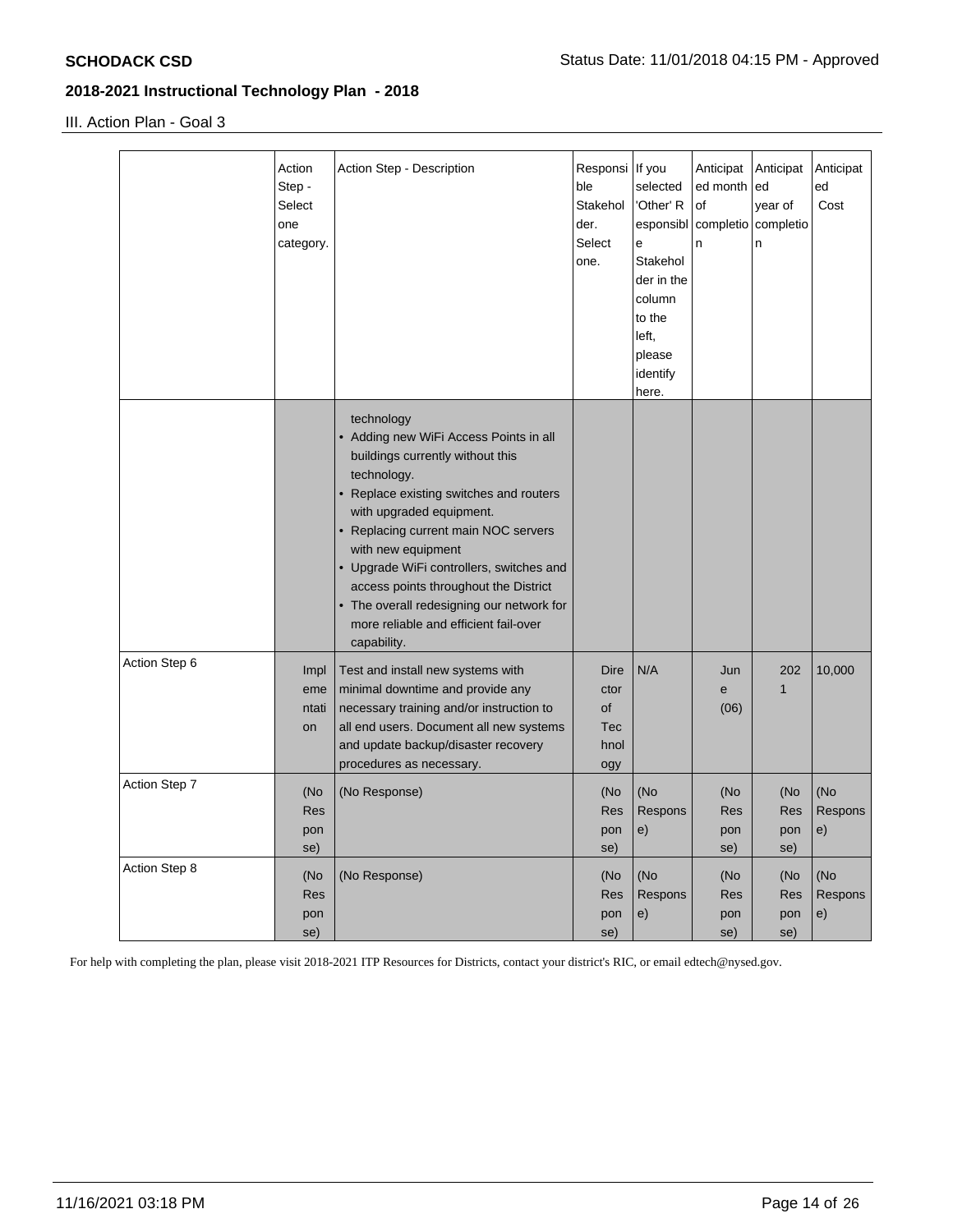#### IV. NYSED Initiatives Alignment

#### **Section IV - NYSED Initiatives Alignment**

**1. Explain how the district use of instructional technology will serve as a part of comprehensive and sustained effort to support rigorous academic standards attainment and performance improvement for students.**

The Schodack Central School District (SCSD)envisions a program which will foster a culture within the school and community that values and supports the ever-changing nature of the technological competencies as an integral educational and lifelong skill. We will implement technology that will support all learners in reaching their highest potential. We will select and employ technology that promotes collaboration, research, critical thinking, creativity, decision making, problem-solving, reflection, and citizenship for all stakeholders. SCSD will go through the process of selecting and implementing appropriate technology that allows for student, faculty and community collaborations, critical thinking, creation and reflection based on current best practice. We are committed to providing reliable access to technology and devices in order to support teaching and learning at all levels. It is imperative that SCSD ensures equitable distribution of district funds for state of the art technology, infrastructure, and upkeep at all grade levels. Through targeted professional development, SCSD will provide students and faculty quality instruction in the use and evaluation of technology. SCSD will ensure all students, despite diverse learning needs, will have access to the curriculum at the same level and complexity as their peers; including enrichment opportunities grade level peers may participate in.

**2. Students with disabilities may be served through the use of instructional technology as well as assistive technology devices and services to ensure access to and participation in the general curriculum. Describe how instruction is differentiated using technology to support the individualized learning needs of this student group.**

The Schodack Central School Districts Instructional Technology Plan addresses assisted technology for all students in their curriculum by:

- Facilitating the use of classroom materials so that all students (both identified and non-identified) can better access curriculum.
- Offer alternate ways to participate in activities for all students, to move throughout the environment and to access and communicate information from multiple locations.
- Provide the means to modify classroom tasks for students with varying abilities.
- Increase learning opportunities and make it possible for all students to demonstrate knowledge and skills" (UB Assistive Technology Tutorial Online)
- Provide all students who have the capability, motivation, or potential to accept the challenge of Honors, AP, and advanced-level courses the opportunity to do so.
- **3. How does the district utilize technology to address the needs of Students with Disabilities to ensure equitable access to instruction, materials, and assessments? Check all that apply.**
	- Class lesson plans, materials, and assignment instructions are available to students and families for 'anytime, anywhere' access (such as through class website or learning management system).
	- Direct instruction is recorded and provided for students to access asynchronously (such as through a learning management system or private online video channel).
	- Technology is used to provide additional ways to access key content, such as providing videos or other visuals to supplement verbal or written instruction or content.
	- Text to speech and/or speech to text software is utilized to provide increased support for comprehension of written or verbal language.
	- Assistive technology is utilized.
	- $\boxtimes$  Technology is used to increase options for students to demonstrate knowledge and skill.
	- Learning games and other interactive software are used to supplement instruction.
	- $\Box$  Other (please identify in Question 3a, below)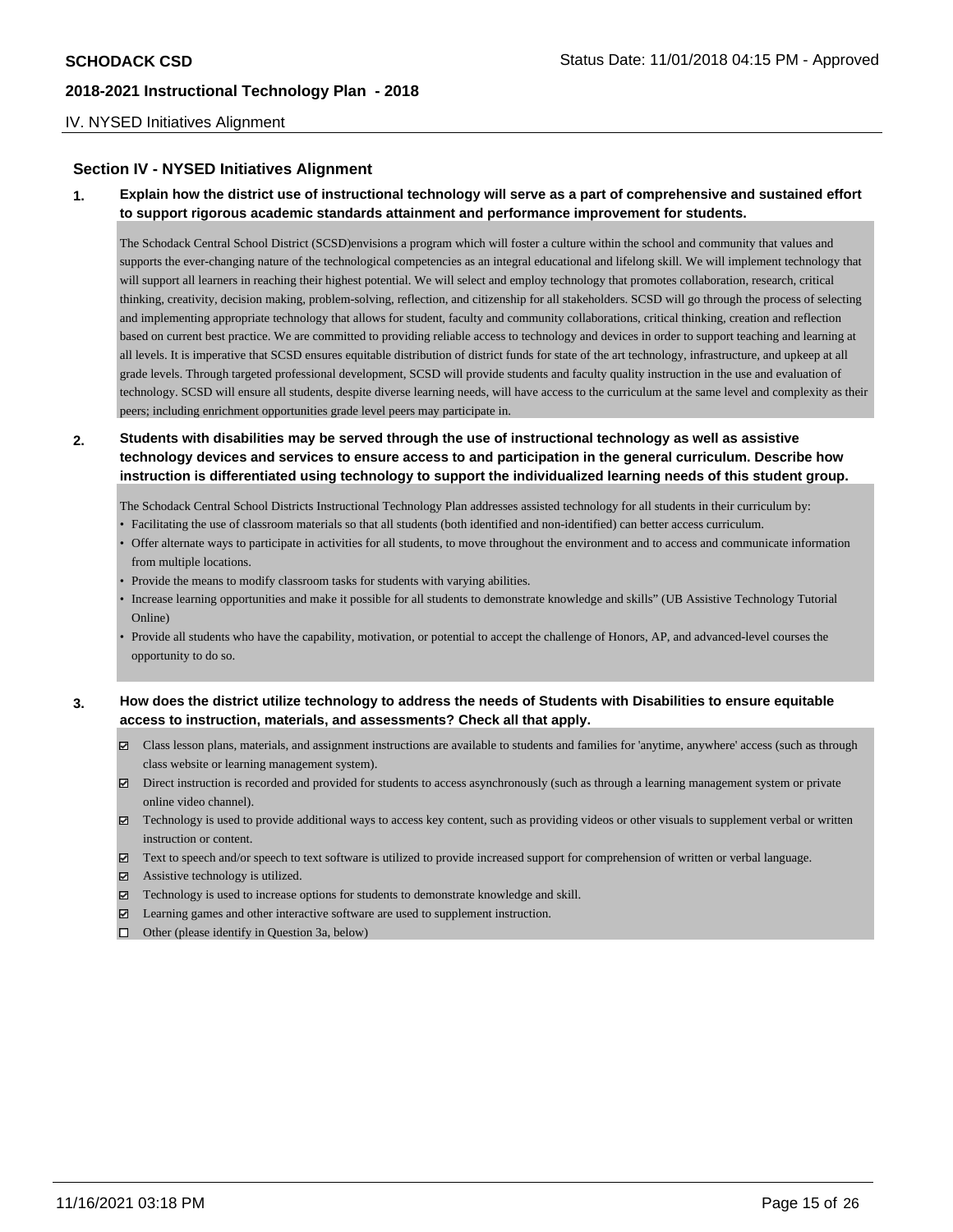#### IV. NYSED Initiatives Alignment

- **4. Please select the professional development that will be offered to teachers of Students with Disabilities that will enable them to differentiate learning and to increase their student language and content learning with the use of technology. Check all that apply.**
	- $\boxtimes$  Technology to support writers in the elementary classroom
	- $\boxtimes$  Technology to support writers in the secondary classroom
	- $\boxtimes$  Research, writing and technology in a digital world
	- Enhancing children's vocabulary development with technology
	- $\boxtimes$  Reading strategies through technology for students with disabilities
	- $\boxtimes$  Choosing assistive technology for instructional purposes in the special education classroom
	- $\boxtimes$  Using technology to differentiate instruction in the special education classroom
- $\boxtimes$  Using technology to increase options for students with disabilities to demonstrate their knowledge and skills
- $\boxtimes$  Multiple ways of assessing student learning through technology
- Electronic communication and collaboration
- $\triangleright$  Promotion of model digital citizenship and responsibility
- $\Xi$  Integrating technology and curriculum across core content areas
- $\Xi$  Helping students with disabilities to connect with the world
- $\Box$  Other (please identify in Question 4a, below)

## **5. How does the district utilize technology to address the needs of English Language Learners/Multilingual Learners to ensure equitable access to instruction, materials, and assessments? Check all that apply.**

- Class lesson plans, materials, and assignment instructions are available to students and families for 'anytime, anywhere' access (such as through class website or learning management system)
- $\boxtimes$  Direct instruction is recorded and provided for students to access asynchronously (such as through a learning management system or private online video channel).
- Technology is used to provide additional ways to access key content, such as providing videos or other visuals to supplement verbal or written instruction or content.
- $\boxtimes$  Text to speech and/or speech to text software is utilized to provide increased support for comprehension of written or verbal language.
- Home language dictionaries and translation programs are provided through technology.
- Hardware that supports ELL/MLL student learning, such as home-language keyboards, translation pens, and/or interactive whiteboards, is utilized.
- Technology is used to increase options for students to demonstrate knowledge and skill, such as through the creation of a product or recording of an oral response.
- Learning games and other interactive software are used to supplement instruction.
- $\Box$  Other (please identify, in Question 5a, below)
- **6. The district's instructional technology plan addresses the needs of English Language Learners/Multilingual learners to ensure equitable access to instruction, materials, and assessments in multiple languages.**

Yes

**6a. If Yes, check one.**

In the 5 most spoken languages in the district

#### **6b. If 'Other' was selected in 6a, above, please explain here.**

(No Response)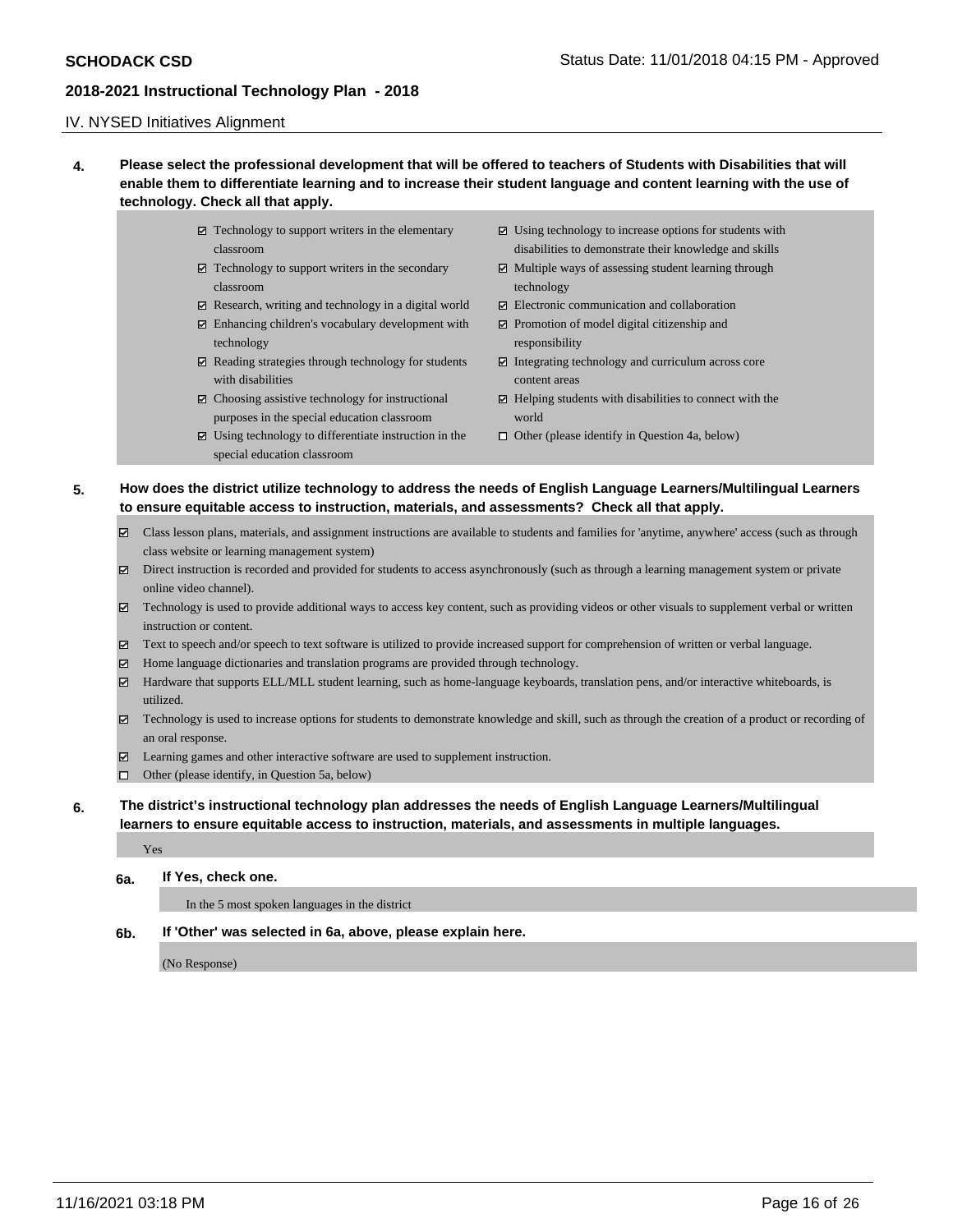#### IV. NYSED Initiatives Alignment

# **7. Please select the professional development that will be offered to teachers of English language learners/multilingual learners that will enable them to differentiate learning and to increase their student language and content learning with the use of technology. Check all that apply.**

- $\boxtimes$  Technology to support writers in the elementary classroom
- $\boxtimes$  Technology to support writers in the Secondary classroom
- $\boxtimes$  Research, writing and technology in a digital word
- Writing and technology workshop for teachers
- Enhancing Children's Vocabulary Development with technology
- $\boxtimes$  Writer's workshop in the Bilingual classroom
- $\Xi$  Reading strategies for English Language Learners
- $\boxtimes$  Moving from learning letters to learning to read  $\Xi$  The power of technology to support language acquisition
- $\boxtimes$  Using technology to differentiate instruction in the language classroom
- $\boxtimes$  Multiple ways of assessing student learning through technology
- Electronic communication and collaboration
- $\triangleright$  Promotion and model digital citizenship and responsibility
- $\Xi$  Integrating technology and curriculum across core content areas
- $\boxtimes$  Web authoring tools
- $\Xi$  Helping students connect with the world
- $\triangleright$  The interactive whiteboard and language learning
- Use camera for documentation
- $\Box$  Other (please identify in Question 7a, below)
- **8. How does the district use instructional technology to facilitate culturally-responsive instruction and learning environments?**
	- The district uses instructional technology to strengthen relationships and connections with families to assist in building a culturally responsive learning environment to enhance student learning.
	- The district uses instructional technology to facilitate classroom projects that involve the community.
	- The district uses instructional technology to develop and organize coherent and relevant units, lessons, and learning tasks that build upon students' cultural backgrounds and experiences.
	- The district uses instructional technology to assist in varying teaching approaches to accommodate diverse learning styles and language proficiencies.
	- The district uses instructional technology to enable students to communicate and collaborate with students in different schools or districts in New York State, the United States, or with different countries.
	- The district uses instructional technology to facilitate collaborative classroom projects among heterogeneous student groups.
	- $\Box$  The district does not use instructional technology to facilitate culturally responsive instruction.
	- $\Box$  Other (please identify in Question 8a, below)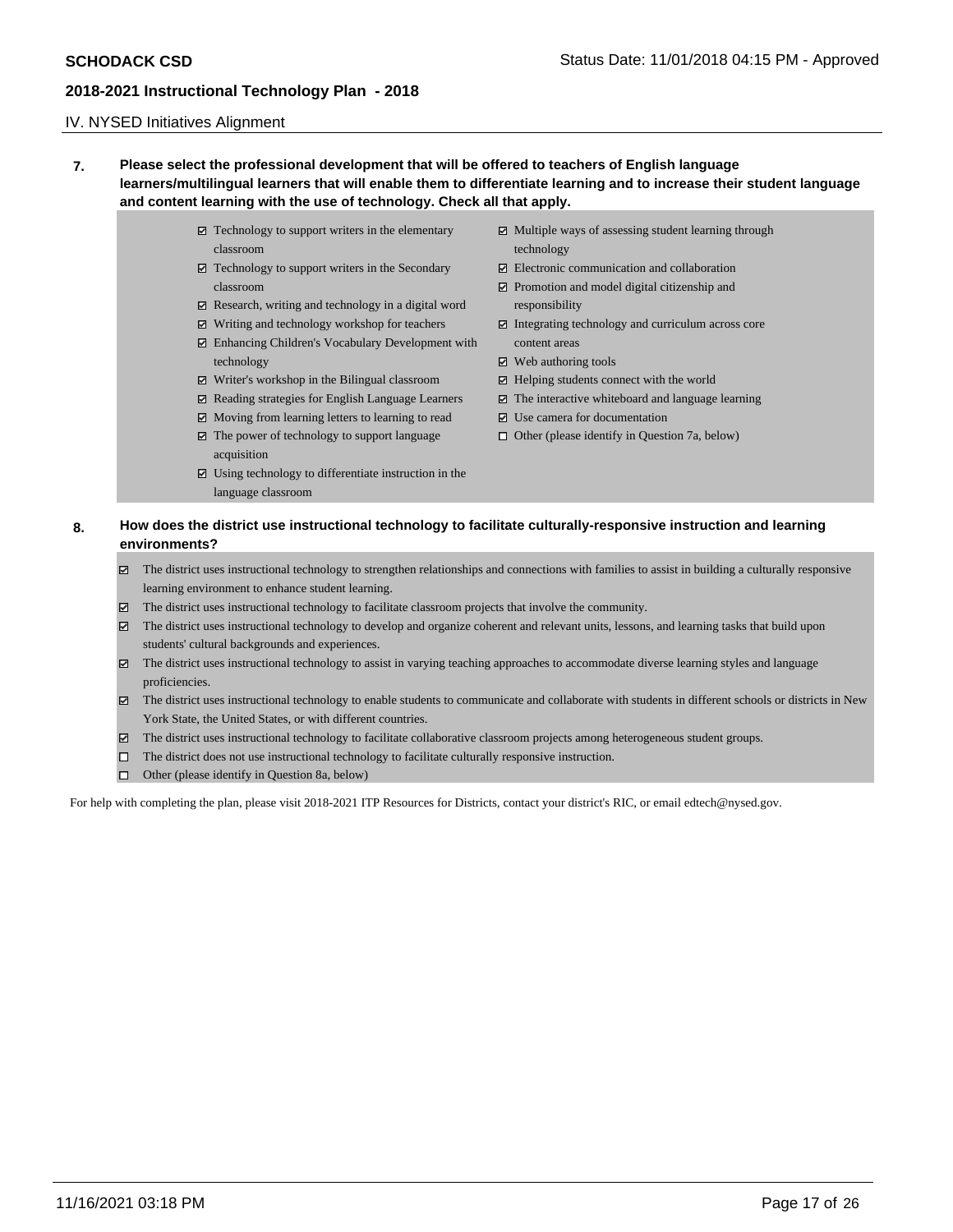V. Administrative Management Plan

# **Section V - Administrative Management Plan**

# **1. Staff Plan**

|                                | <b>Full-time Equivalent (FTE)</b> |
|--------------------------------|-----------------------------------|
| District Technology Leadership | 1.00                              |
| Instructional support          | 0.50                              |
| <b>Technical Support</b>       | 1.00                              |
| Totals:                        | 2.50                              |

# **2. Investment Plan**

|   | Anticipated Item or<br>Service. Select one per<br>row.        | If you chose<br>'Other' Anticipated Item<br>or Service in the<br>column to the left,<br>please identify here.<br>Otherwise, please write<br>"N/A." | Estimated<br>Cost | Is Cost<br>One-time,<br>Annual, or<br>Both? | <b>Potential Funding</b><br>Source. May<br>check more than one<br>source per item.                                                                                                                                                                                                                                                                                                                             | If you chose<br>'Other' Potential<br>Funding Source in the<br>column to the left,<br>please identify here.<br>Otherwise, please write<br>"N/A." |
|---|---------------------------------------------------------------|----------------------------------------------------------------------------------------------------------------------------------------------------|-------------------|---------------------------------------------|----------------------------------------------------------------------------------------------------------------------------------------------------------------------------------------------------------------------------------------------------------------------------------------------------------------------------------------------------------------------------------------------------------------|-------------------------------------------------------------------------------------------------------------------------------------------------|
| 1 | Other (please<br>identify in next<br>column, to the<br>right) | Servers and server<br>storage                                                                                                                      | 135,000           | One-<br>Time                                | <b>BOCES Co-Ser</b><br>$\Box$<br>purchase<br><b>District Operating</b><br>◻<br><b>Budget</b><br><b>District Public</b><br>□<br><b>Bond</b><br>E-Rate<br>□<br>$\Box$<br>Grants<br>Instructional<br>$\Box$<br><b>Materials Aid</b><br>Instructional<br>□<br>Resources Aid<br><b>Smart Schools</b><br>☑<br><b>Bond Act</b><br>Other (please<br>$\Box$<br>identify in next<br>column, to the<br>right)<br>N/A<br>□ | N/A                                                                                                                                             |
| 2 | Other (please<br>identify in next<br>column, to the<br>right) | Networking equipment<br>(switches, UPS, and<br>WAP's)                                                                                              | 259,800           | One-<br>Time                                | <b>BOCES Co-Ser</b><br>$\Box$<br>purchase<br><b>District Operating</b><br>◻<br><b>Budget</b><br><b>District Public</b><br>$\Box$<br><b>Bond</b><br>E-Rate<br>□<br>Grants<br>$\Box$<br>Instructional<br>$\Box$<br><b>Materials Aid</b><br>Instructional<br>$\Box$<br><b>Resources Aid</b><br><b>Smart Schools</b><br>☑                                                                                          | N/A                                                                                                                                             |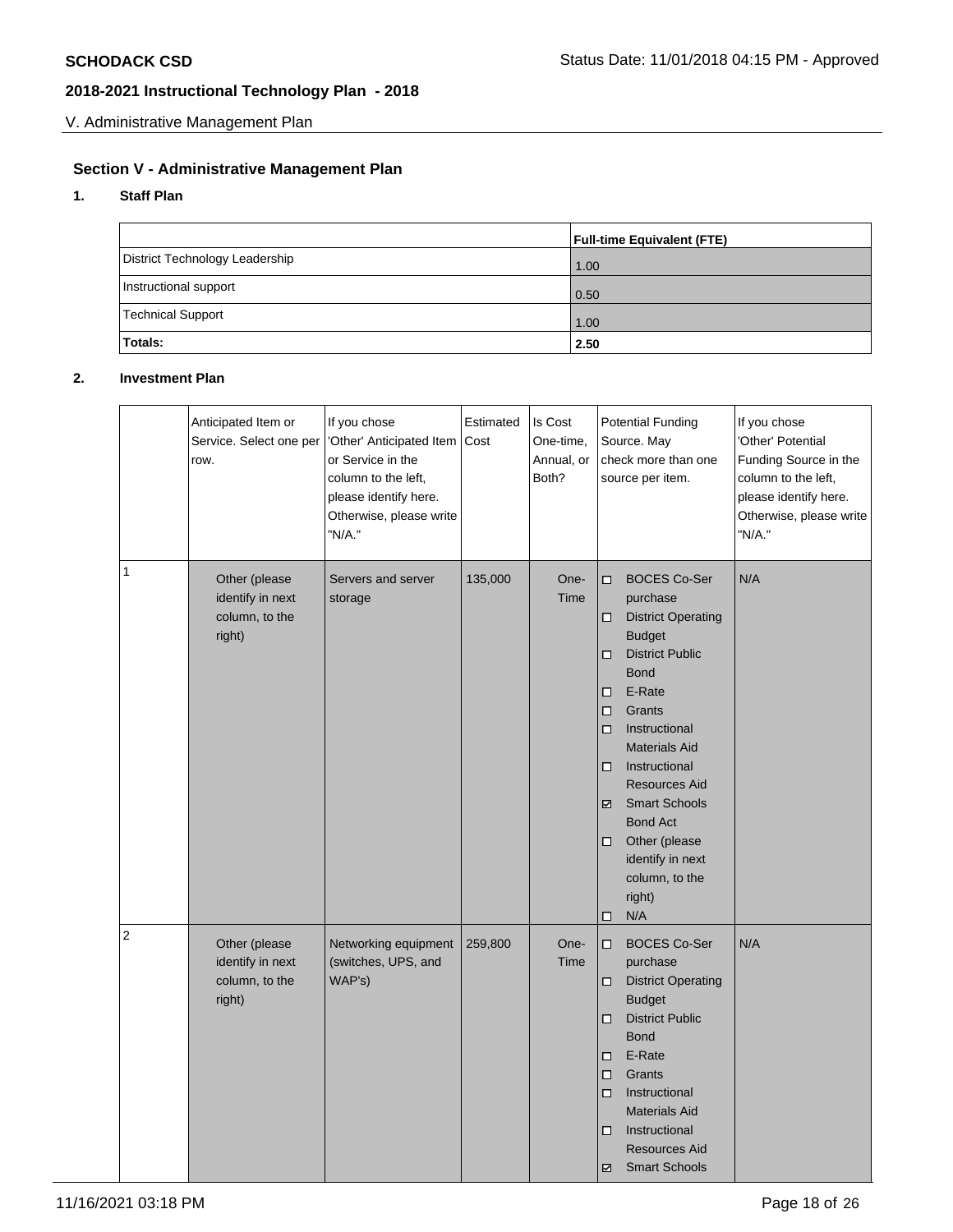# V. Administrative Management Plan

|         | Anticipated Item or<br>Service. Select one per<br>row.        | If you chose<br>'Other' Anticipated Item<br>or Service in the<br>column to the left,<br>please identify here.<br>Otherwise, please write<br>"N/A." | Estimated<br>Cost | Is Cost<br>One-time,<br>Annual, or<br>Both? | <b>Potential Funding</b><br>Source. May<br>check more than one<br>source per item.                                                                                                                                                                                                                                                                                                         | If you chose<br>'Other' Potential<br>Funding Source in the<br>column to the left,<br>please identify here.<br>Otherwise, please write<br>"N/A." |
|---------|---------------------------------------------------------------|----------------------------------------------------------------------------------------------------------------------------------------------------|-------------------|---------------------------------------------|--------------------------------------------------------------------------------------------------------------------------------------------------------------------------------------------------------------------------------------------------------------------------------------------------------------------------------------------------------------------------------------------|-------------------------------------------------------------------------------------------------------------------------------------------------|
|         |                                                               |                                                                                                                                                    |                   |                                             | <b>Bond Act</b><br>Other (please<br>□<br>identify in next<br>column, to the<br>right)<br>N/A<br>◻                                                                                                                                                                                                                                                                                          |                                                                                                                                                 |
| 3       | Other (please<br>identify in next<br>column, to the<br>right) | Classroom technology<br>(display panels, VR,<br>Innovative space, HS<br>Tech equipment,<br>learning monitors)                                      | 291,720           | One-<br>Time                                | <b>BOCES Co-Ser</b><br>☑<br>purchase<br><b>District Operating</b><br>☑<br><b>Budget</b><br><b>District Public</b><br>□<br><b>Bond</b><br>E-Rate<br>◻<br>Grants<br>□<br>Instructional<br>◻<br><b>Materials Aid</b><br>Instructional<br>◻<br>Resources Aid<br><b>Smart Schools</b><br>☑<br><b>Bond Act</b><br>Other (please<br>□<br>identify in next<br>column, to the<br>right)<br>N/A<br>□ | N/A                                                                                                                                             |
| 4       | Network and<br>Infrastructure                                 | End user devices (1:1<br>refresh, CES device<br>refresh)                                                                                           | 269,260           | One-<br>Time                                | <b>BOCES Co-Ser</b><br>☑<br>purchase<br>District Operating<br><b>Budget</b><br><b>District Public</b><br>□<br><b>Bond</b><br>E-Rate<br>□<br>Grants<br>$\Box$<br>Instructional<br>□<br><b>Materials Aid</b><br>Instructional<br>◻<br><b>Resources Aid</b><br><b>Smart Schools</b><br>☑<br><b>Bond Act</b><br>Other (please<br>□<br>identify in next<br>column, to the<br>right)<br>N/A<br>□ | N/A                                                                                                                                             |
| Totals: |                                                               |                                                                                                                                                    | 955,780           |                                             |                                                                                                                                                                                                                                                                                                                                                                                            |                                                                                                                                                 |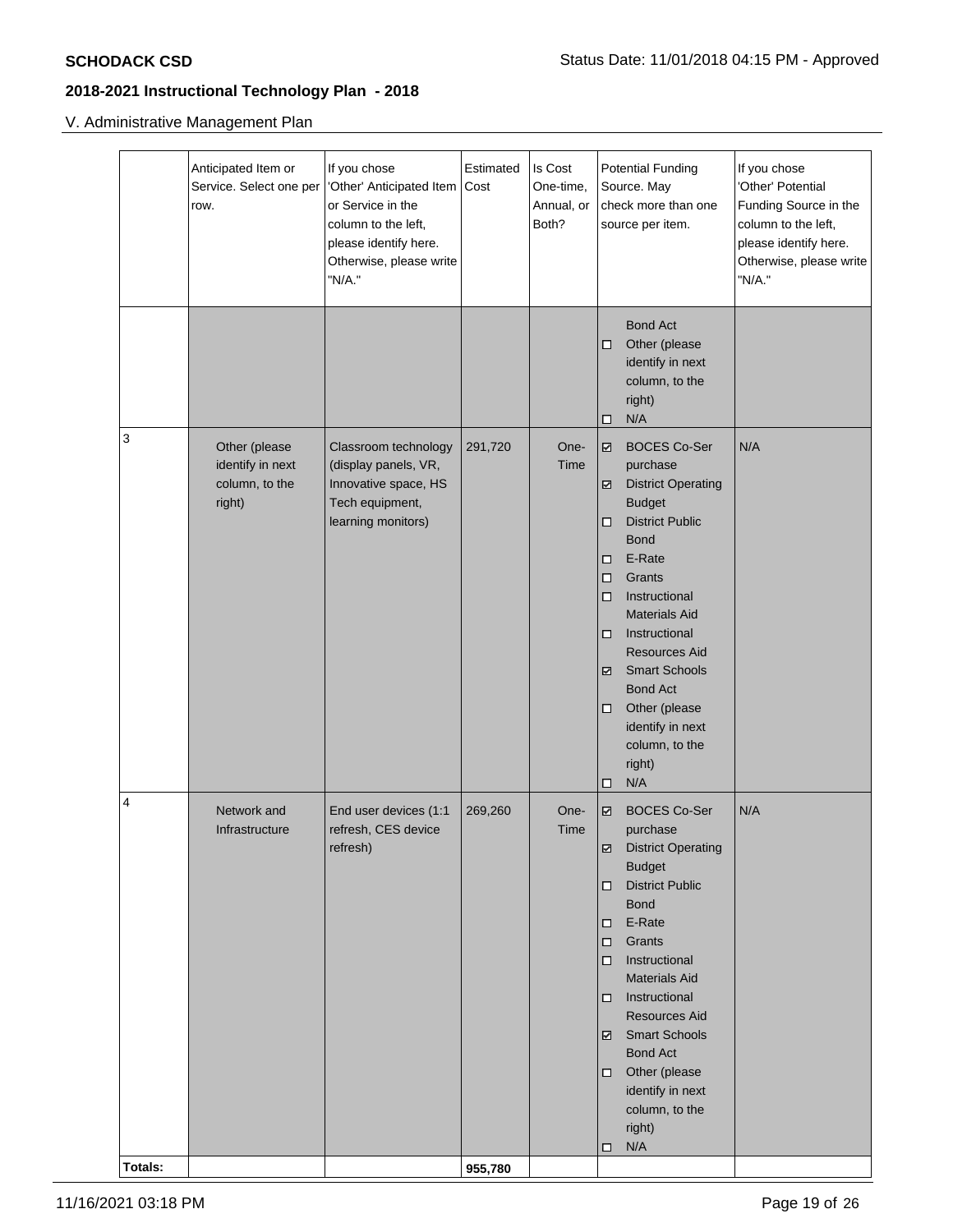V. Administrative Management Plan

**3. Has the school district provided for the loan of instructional computer hardware to students legally attending nonpublic schools pursuant to Education Law, section 754?**

Not Applicable (There are no non-public schools in the district)

**4. Please indicate whether or not the district has a public website.**

The district has a public website.

**4a. Provide the URL of the district's public website.**

http://www.schodack.k12.ny.us

**5. Please indicate whether or not the district has assigned a specific person with responsibility for Information Security.**

Yes

**5a.**

**If 'Yes' was selected in Question 5 above, please identify the responsible person's title.**

Network Engineer

**6. Please indicate whether or not the district has assigned a specific person with responsibility for Information Privacy.**

Yes

**6a. If 'Yes' was selected in Question 6 above, please identify the responsible person's title.**

Network Engineer

**7. Has a district-wide information security and/or privacy audit ever been performed in the district?**

Yes

**7a. If 'Yes' was selected in Question 7 above, please identify how often a security and/or privacy audit has been performed?**

Irregularly / Sporadically

**7b. If 'Yes' was selected in Question 7 above, please indicate whether the audit(s) was/were performed by an independent 3rd party contractor.**

Yes - all audits were performed by a 3rd party contractor

**8. Does the school district provide for educating minors about appropriate online behavior, including interacting with other individuals on social networking websites and in chat rooms?**

Yes

**9. Does the school district provide for educating minors about cyberbullying awareness and response?**

Yes

**10. Does the district have an Internet Safety Policy?**

Yes, and I will upload the policy.

**10a. Please upload the district's Internet Safety Policy.**

4526.1 Internet Safety.doc

**11. Does the district have a Cyberbullying Policy?**

Yes, and I will upload the policy.

**11a. Please upload the district's Cyberbullying Policy.**

0115 Student Harassment and Bullying Prevention and Intervention.docx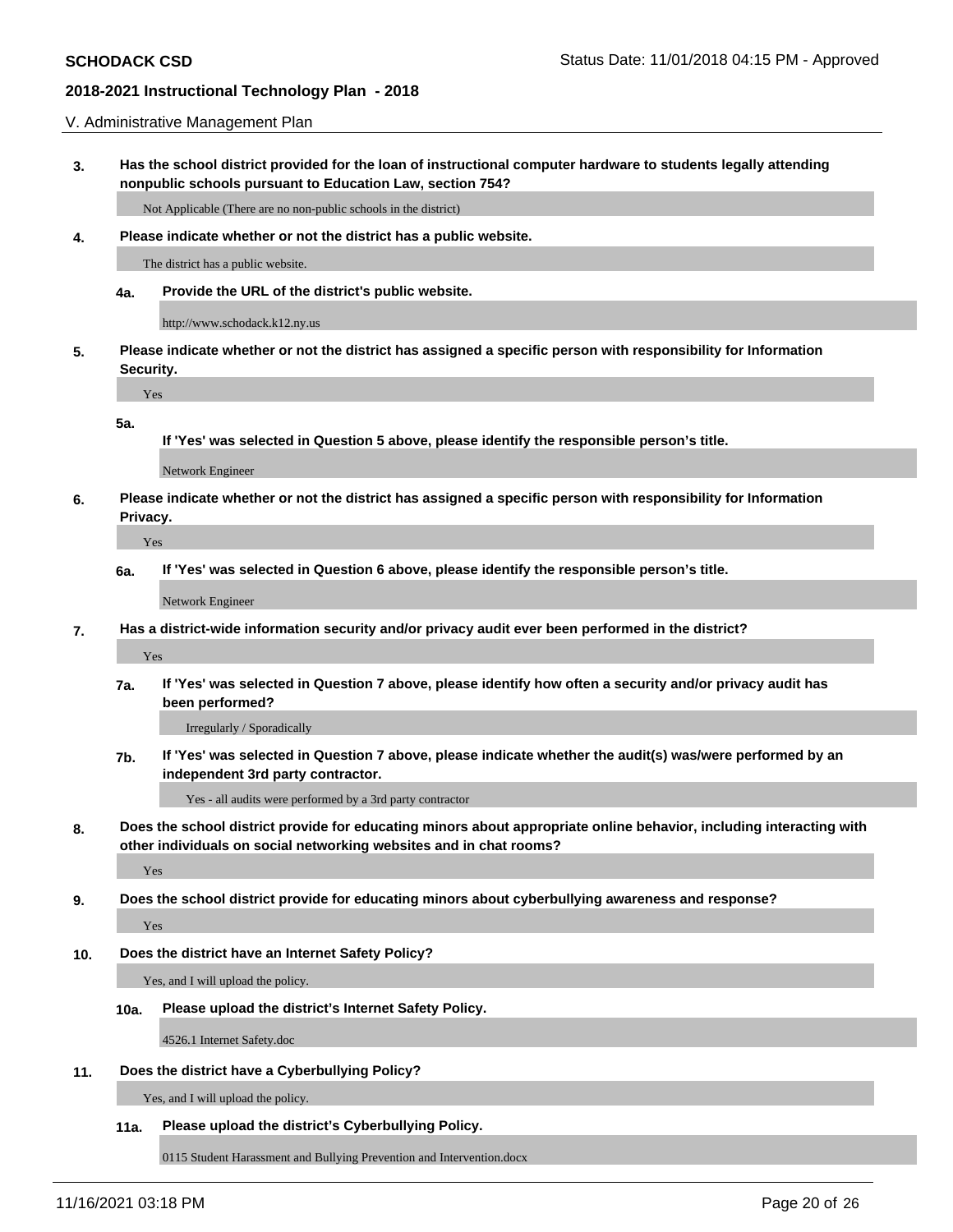#### V. Administrative Management Plan

#### **12. Does the district have a Parents' Bill of Rights for Data Privacy and Security?**

Yes, the district does have a Parents' Bill of Rights for Data Privacy and Security, but it is not posted online. I will upload it.

#### **12c. Please upload the district's Parents' Bill of Rights for Data Privacy and Security.**

5500 Student Records (5).docx

**12d. What year was the Parents' Bill of Rights for Data Privacy and Security policy first made available to the public?** 2018

## **13. Does the district have an information breach policy that addresses the district's planned response to an information breach?**

Yes, and I will provide the URL to the policy.

**13b. Please provide the URL to the policy that addresses the district's planned response to an information breach.**

http://www.schodack.k12.ny.us/wp-content/uploads/2018/09/3-302\_Information\_Security\_Breach\_and\_Notification.pdf

#### **14. Provide a direct link to the district's technology plan as posted on the district's website.**

http://www.schodack.k12.ny.us/wp-content/uploads/2018/09/NYSED\_Instructional\_Technology\_Plan\_Survey.pdf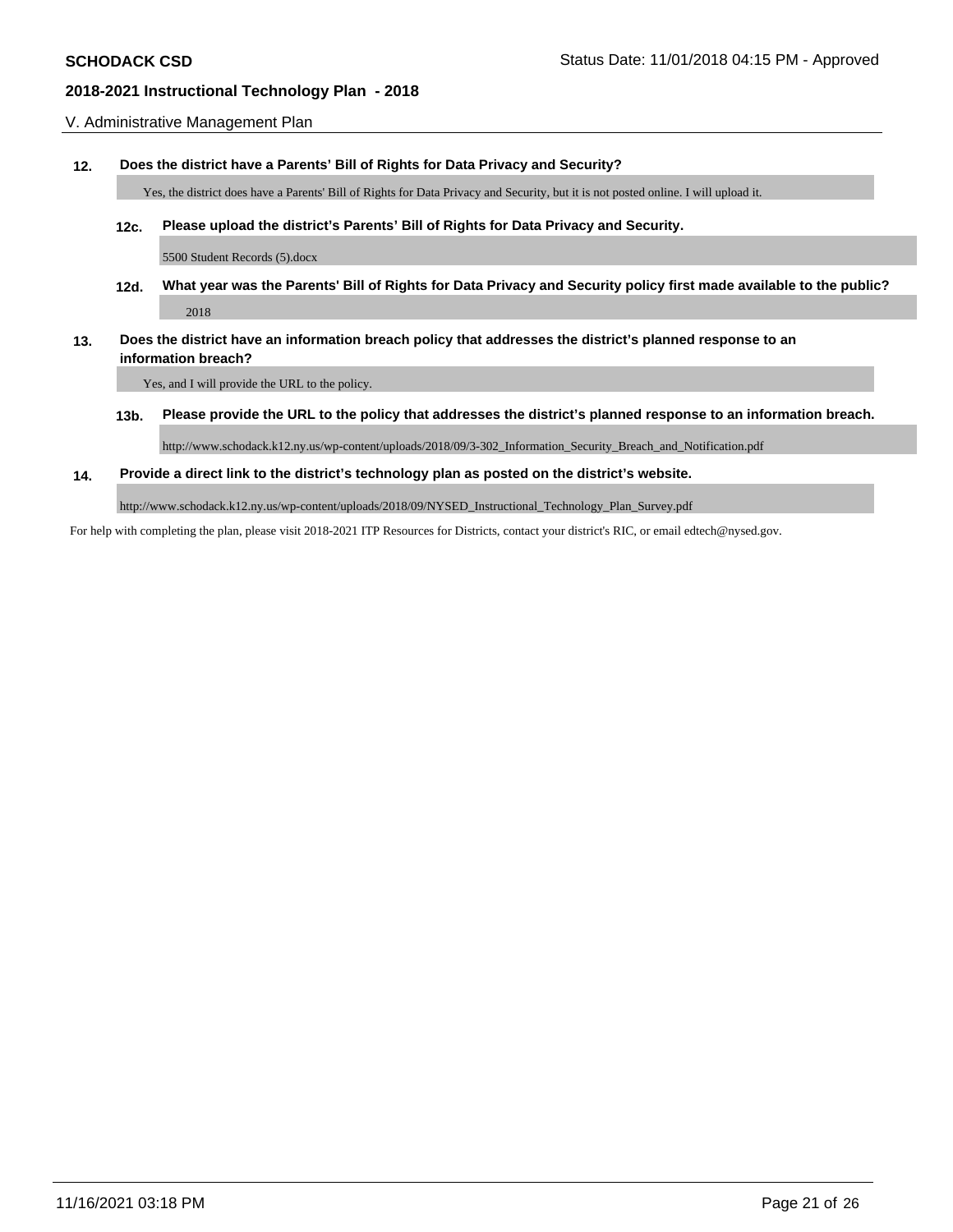VI - Sharing Innovative Educational Technology Programs

## **Sharing Innovative Educational Technology Programs**

- **1. Please choose one or more topics that reflect an innovative educational technology program that has been implemented for at least two years at a building or district level. Use 'Other' to share a category that is not on the list.**
	- Active Learning Spaces/Makerspaces
	- $\Box$  Culturally Responsive Instruction with Technology
		-
		- $\boxtimes$  Device Planning and Implementation (1:1; BYOD)
		- Digital Citizenship
		- Infrastructure
		- □ OER and Digital Curriculum
		- □ Personalized Learning
		- □ Pilots and Proof of Concept
- □ Policy, Planning, and Leadership
- $\Box$  Privacy and Security
- □ Professional Learning
- Project-based Learning
- □ Other Topic A
- □ Other Topic B
- □ Other Topic C
- **2. Provide the name, title, and e-mail of the person to be contacted in order to obtain more information about the innovative program(s) at your district.**

|                              | <b>Name of Contact</b><br>person | <b>Title</b>   | <b>E-mail address</b>            | <b>Innovative Programs.</b><br>Check all that apply.                         |  |
|------------------------------|----------------------------------|----------------|----------------------------------|------------------------------------------------------------------------------|--|
| Please complete all columns. | <b>Jason Chevrier</b>            | Superintendent | jchevrier@schodack.k1<br>2.ny.us | <b>Active Learning</b><br>$\overline{\mathcal{L}}$<br>Spaces/Makerspac<br>es |  |
|                              |                                  |                |                                  | Culturally<br>П<br>Responsive<br>Instruction with<br>Technology              |  |
|                              |                                  |                |                                  | <b>Device Planning</b><br>☑<br>and Implementation<br>(1:1, BYOD)             |  |
|                              |                                  |                |                                  | Digital Citizenship<br>□                                                     |  |
|                              |                                  |                |                                  | Infrastructure<br>$\Box$                                                     |  |
|                              |                                  |                |                                  | OER and Digital<br>$\Box$                                                    |  |
|                              |                                  |                |                                  | Curriculum                                                                   |  |
|                              |                                  |                |                                  | Personalized<br>$\Box$<br>Learning                                           |  |
|                              |                                  |                |                                  | Pilots and Proof of<br>◻<br>Concept                                          |  |
|                              |                                  |                |                                  | Policy, Planning,<br>◻                                                       |  |
|                              |                                  |                |                                  | and Leadership                                                               |  |
|                              |                                  |                |                                  | Privacy and<br>$\Box$                                                        |  |
|                              |                                  |                |                                  | Security                                                                     |  |
|                              |                                  |                |                                  | Professional<br>о                                                            |  |
|                              |                                  |                |                                  | Learning                                                                     |  |
|                              |                                  |                |                                  | Project-based<br>☑                                                           |  |
|                              |                                  |                |                                  | Learning                                                                     |  |
|                              |                                  |                |                                  | Other Topic A<br>$\Box$                                                      |  |
|                              |                                  |                |                                  | Other Topic B<br>$\Box$                                                      |  |
|                              |                                  |                |                                  | Other Topic C<br>◻                                                           |  |

**3. If you want to list multiple contact points for the innovative programs above, please provide the names, titles, and e-mail addresses of the people to be contacted in order to obtain more information about the innovative program(s) at your district.**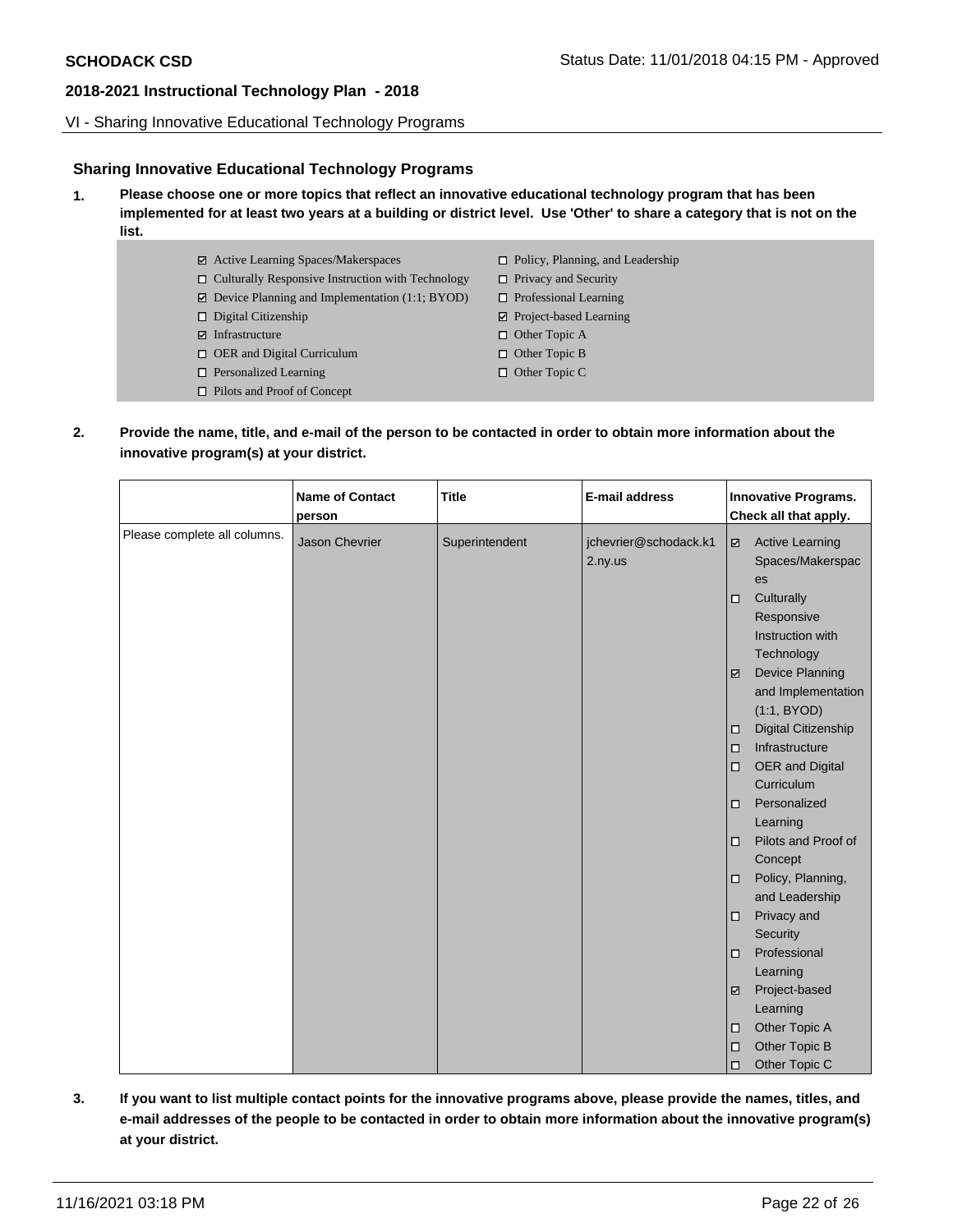VI - Sharing Innovative Educational Technology Programs

|                                | <b>Name of Contact person</b> | <b>Title</b>             | E-mail address           | Innovative<br>Programs. Check |                                          |  |
|--------------------------------|-------------------------------|--------------------------|--------------------------|-------------------------------|------------------------------------------|--|
|                                |                               |                          |                          |                               | all that apply for<br>each contact name. |  |
| Please complete all<br>columns | <b>Michael Bennett</b>        | Assistant Superintendent | mbennett@schodack.k12.ny | $\overline{\mathbb{Z}}$       | <b>Active Learning</b>                   |  |
|                                |                               |                          | .us                      |                               | Spaces/Makers<br>paces                   |  |
|                                |                               |                          |                          | ◻                             | Culturally                               |  |
|                                |                               |                          |                          |                               | Responsive                               |  |
|                                |                               |                          |                          |                               | Instruction with                         |  |
|                                |                               |                          |                          |                               | Technology                               |  |
|                                |                               |                          |                          | ☑                             | Device Planning                          |  |
|                                |                               |                          |                          |                               | and                                      |  |
|                                |                               |                          |                          |                               | Implementation                           |  |
|                                |                               |                          |                          | □                             | (1:1, BYOD)<br>Digital                   |  |
|                                |                               |                          |                          |                               | Citizenship                              |  |
|                                |                               |                          |                          | ◻                             | Infrastructure                           |  |
|                                |                               |                          |                          | □                             | <b>OER</b> and Digital                   |  |
|                                |                               |                          |                          |                               | Curriculum                               |  |
|                                |                               |                          |                          | ◻                             | Personalized                             |  |
|                                |                               |                          |                          |                               | Learning                                 |  |
|                                |                               |                          |                          | □                             | Pilots and Proof                         |  |
|                                |                               |                          |                          |                               | of Concept                               |  |
|                                |                               |                          |                          | ◻                             | Policy, Planning,<br>and Leadership      |  |
|                                |                               |                          |                          | ◻                             | Privacy and                              |  |
|                                |                               |                          |                          |                               | Security                                 |  |
|                                |                               |                          |                          | ◻                             | Professional                             |  |
|                                |                               |                          |                          |                               | Learning                                 |  |
|                                |                               |                          |                          | ☑                             | Project-based                            |  |
|                                |                               |                          |                          |                               | Learning                                 |  |
|                                |                               |                          |                          | □                             | Other Topic A                            |  |
|                                |                               |                          |                          | □<br>□                        | Other Topic B<br>Other Topic C           |  |
| Please complete all            |                               |                          |                          |                               |                                          |  |
| columns                        | Jim Yox                       | Network Engineer         | jyox@schodack.k12.ny.us  | □                             | <b>Active Learning</b>                   |  |
|                                |                               |                          |                          |                               | Spaces/Makers<br>paces                   |  |
|                                |                               |                          |                          | □                             | Culturally                               |  |
|                                |                               |                          |                          |                               | Responsive                               |  |
|                                |                               |                          |                          |                               | Instruction with                         |  |
|                                |                               |                          |                          |                               | Technology                               |  |
|                                |                               |                          |                          | ☑                             | <b>Device Planning</b>                   |  |
|                                |                               |                          |                          |                               | and                                      |  |
|                                |                               |                          |                          |                               | Implementation                           |  |
|                                |                               |                          |                          |                               | (1:1, BYOD)                              |  |
|                                |                               |                          |                          | □                             | Digital<br>Citizenship                   |  |
|                                |                               |                          |                          | ⊻                             | Infrastructure                           |  |
|                                |                               |                          |                          | □                             | OER and Digital                          |  |
|                                |                               |                          |                          |                               | Curriculum                               |  |
|                                |                               |                          |                          | □                             | Personalized                             |  |
|                                |                               |                          |                          |                               | Learning                                 |  |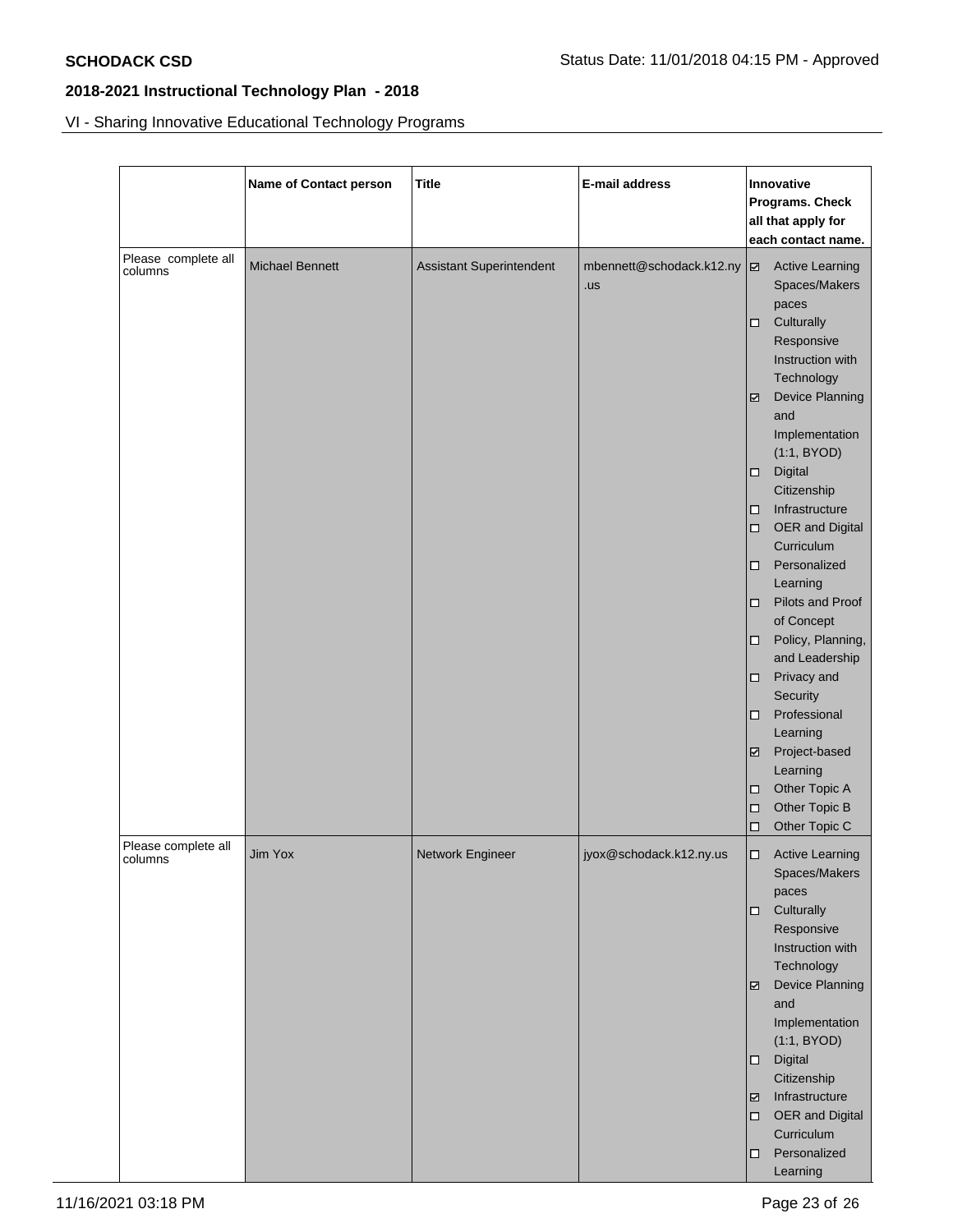VI - Sharing Innovative Educational Technology Programs

|                                | <b>Name of Contact person</b> | <b>Title</b>  | E-mail address | Innovative<br>Programs. Check<br>all that apply for<br>each contact name.                                                                                                                                                                                                                                                                                                                                                                                                                                                                                                            |
|--------------------------------|-------------------------------|---------------|----------------|--------------------------------------------------------------------------------------------------------------------------------------------------------------------------------------------------------------------------------------------------------------------------------------------------------------------------------------------------------------------------------------------------------------------------------------------------------------------------------------------------------------------------------------------------------------------------------------|
|                                |                               |               |                | Pilots and Proof<br>□<br>of Concept<br>Policy, Planning,<br>and Leadership<br>Privacy and<br>Security<br>Professional<br>Learning<br>Project-based<br>Learning<br>Other Topic A<br>о<br>Other Topic B<br>$\Box$<br>Other Topic C<br>□                                                                                                                                                                                                                                                                                                                                                |
| Please complete all<br>columns | (No Response)                 | (No Response) | (No Response)  | <b>Active Learning</b><br>□<br>Spaces/Makers<br>paces<br>Culturally<br>Responsive<br>Instruction with<br>Technology<br><b>Device Planning</b><br>□<br>and<br>Implementation<br>(1:1, BYOD)<br>Digital<br>$\Box$<br>Citizenship<br>Infrastructure<br>□<br>OER and Digital<br>о<br>Curriculum<br>Personalized<br>□<br>Learning<br>Pilots and Proof<br>□<br>of Concept<br>Policy, Planning,<br>□<br>and Leadership<br>Privacy and<br>□<br>Security<br>Professional<br>□<br>Learning<br>Project-based<br>□<br>Learning<br>Other Topic A<br>◻<br>Other Topic B<br>□<br>Other Topic C<br>□ |
| Please complete all<br>columns | (No Response)                 | (No Response) | (No Response)  | <b>Active Learning</b><br>□<br>Spaces/Makers<br>paces<br>Culturally<br>□<br>Responsive                                                                                                                                                                                                                                                                                                                                                                                                                                                                                               |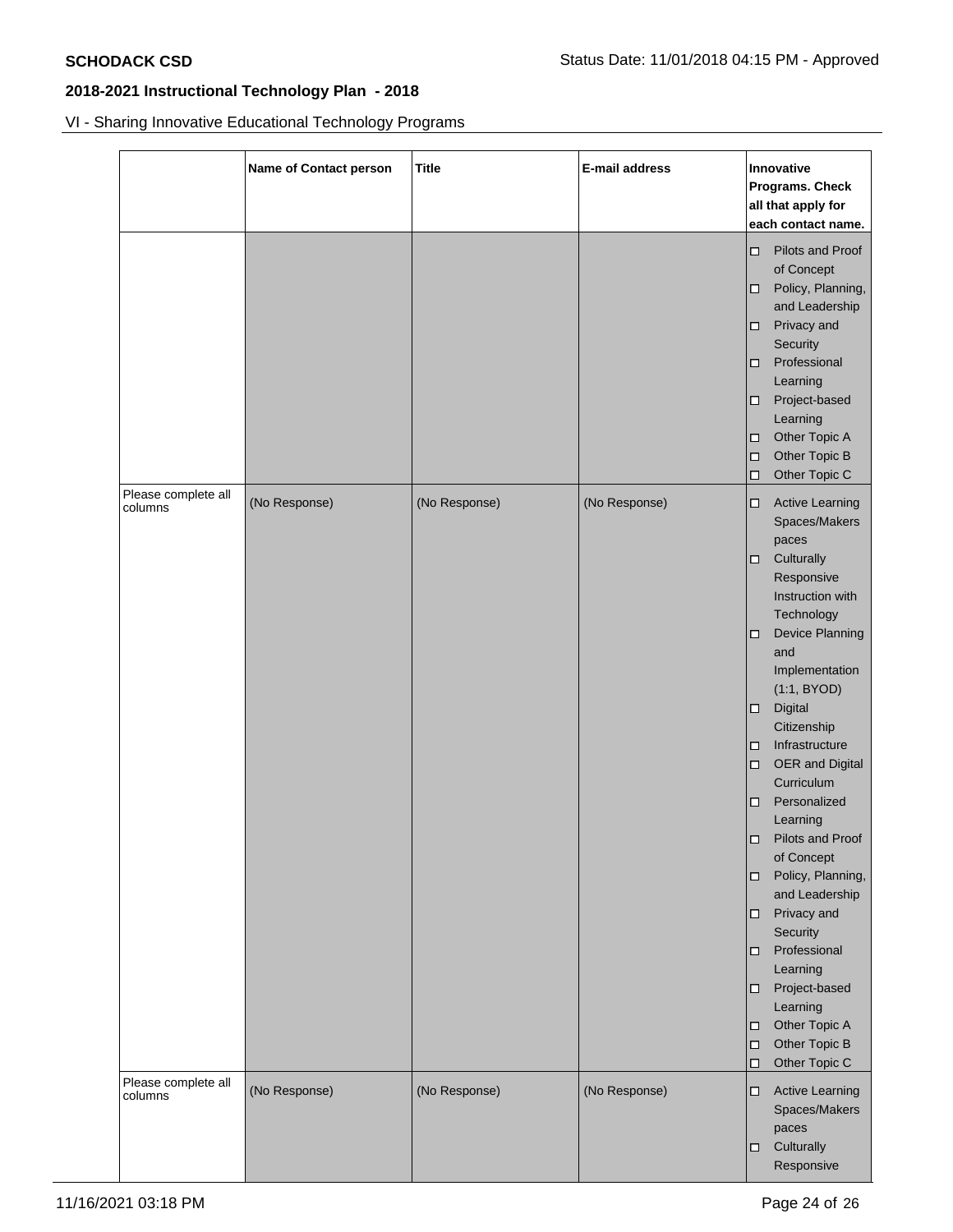VI - Sharing Innovative Educational Technology Programs

|                                | <b>Name of Contact person</b> | <b>Title</b>  | E-mail address | Innovative<br>Programs. Check<br>all that apply for<br>each contact name.                                                                                                                                                                                                                                                                                                                                                                                                                                 |  |
|--------------------------------|-------------------------------|---------------|----------------|-----------------------------------------------------------------------------------------------------------------------------------------------------------------------------------------------------------------------------------------------------------------------------------------------------------------------------------------------------------------------------------------------------------------------------------------------------------------------------------------------------------|--|
|                                |                               |               |                | Instruction with<br>Technology<br><b>Device Planning</b><br>□<br>and<br>Implementation<br>(1:1, BYOD)<br>Digital<br>о<br>Citizenship<br>Infrastructure<br>□<br>OER and Digital<br>□<br>Curriculum<br>Personalized<br>□<br>Learning<br>Pilots and Proof<br>□<br>of Concept<br>Policy, Planning,<br>□<br>and Leadership<br>Privacy and<br>□<br>Security<br>Professional<br>$\Box$<br>Learning<br>Project-based<br>□<br>Learning<br>Other Topic A<br>□<br>Other Topic B<br>$\Box$<br>Other Topic C<br>$\Box$ |  |
| Please complete all<br>columns | (No Response)                 | (No Response) | (No Response)  | <b>Active Learning</b><br>$\Box$<br>Spaces/Makers<br>paces<br>Culturally<br>$\Box$<br>Responsive<br>Instruction with<br>Technology<br>Device Planning<br>◻<br>and<br>Implementation<br>(1:1, BYOD)<br>Digital<br>$\Box$<br>Citizenship<br>Infrastructure<br>$\Box$<br>OER and Digital<br>$\Box$<br>Curriculum<br>Personalized<br>□<br>Learning<br>Pilots and Proof<br>0<br>of Concept<br>Policy, Planning,<br>0<br>and Leadership<br>Privacy and<br>□                                                     |  |